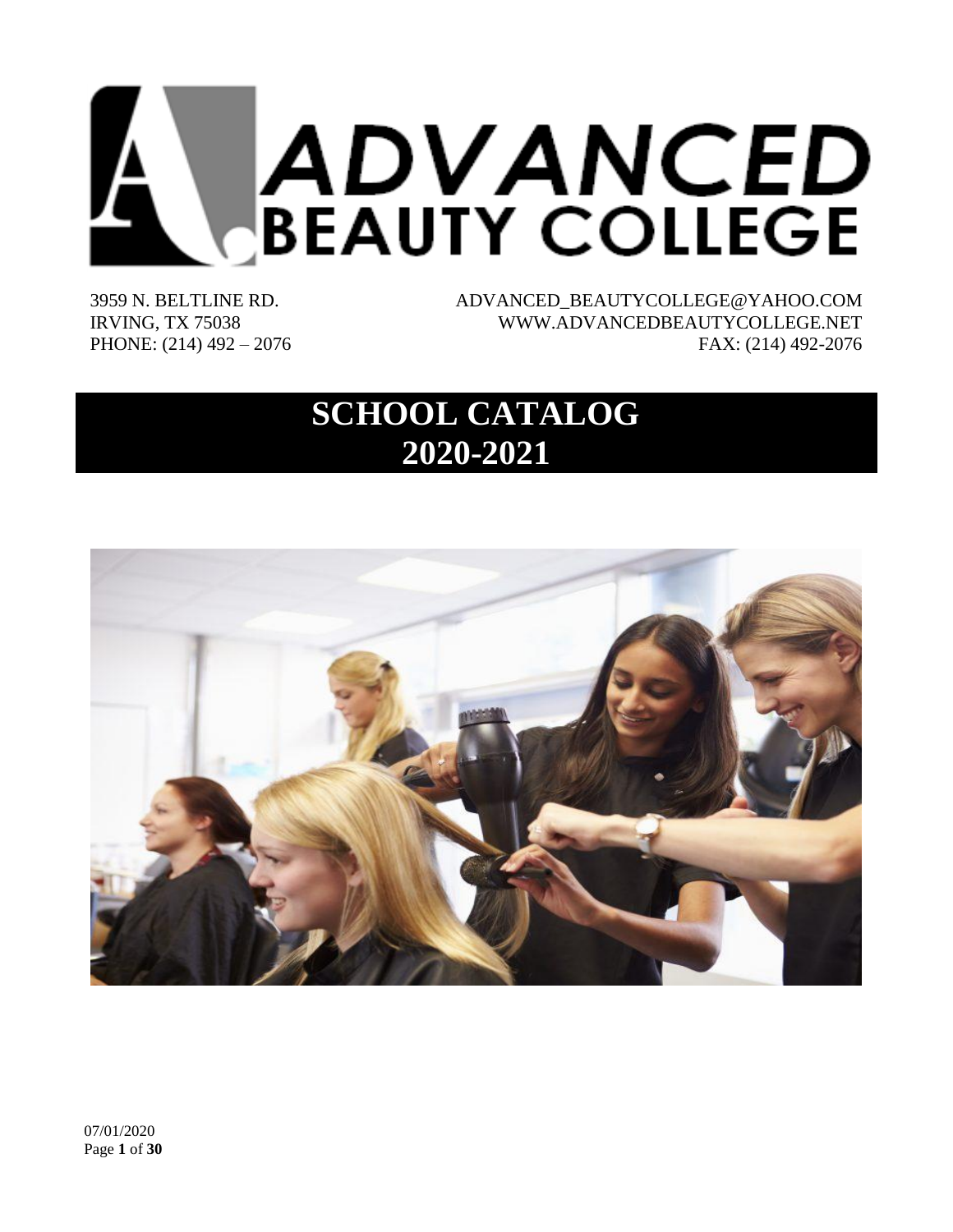| <b>TABLE OF CONTENTS</b>                                              |           |  |  |  |
|-----------------------------------------------------------------------|-----------|--|--|--|
| <b>ABOUT ADVANCED BEAUTY COLLEGE</b>                                  | $3 - 5$   |  |  |  |
| <b>Mission Statement</b>                                              |           |  |  |  |
| Ownership                                                             |           |  |  |  |
| Rules & Regulation                                                    |           |  |  |  |
| <b>Uniform Dress Code</b>                                             |           |  |  |  |
| <b>School Facilities</b>                                              |           |  |  |  |
| Nondiscrimination Statement                                           |           |  |  |  |
| Compliance with Civil Rights Act                                      |           |  |  |  |
| Physical Demands & Safety Requirements                                |           |  |  |  |
| School Calendar                                                       |           |  |  |  |
| US. Department of Labor's Standard Occupational Classification        |           |  |  |  |
| AVAILABILITY OF INSTITUTIONAL AND FINANCIAL AID INFORMATION           | $6-9$     |  |  |  |
| Availability of Institutional and Financial Aid Information           |           |  |  |  |
| Assistance in Obtaining Institutional or Financial Aid Information    |           |  |  |  |
| Record of Attendance                                                  |           |  |  |  |
| <b>Admissions Policy</b>                                              |           |  |  |  |
| Vaccination Policy / Voter Registration                               |           |  |  |  |
| Citizenship/Residency requirements                                    |           |  |  |  |
| <b>Enrollment requirements</b>                                        |           |  |  |  |
| <b>Transfer students</b>                                              |           |  |  |  |
| <b>Graduation Requirements</b>                                        |           |  |  |  |
| <b>Licensing Requirements</b>                                         |           |  |  |  |
| Placement                                                             |           |  |  |  |
| Types of Employment                                                   |           |  |  |  |
| STUDENT FINANCIAL ASSISTANCE                                          | $12 - 14$ |  |  |  |
| Terms and conditions under which students receive Title IV            |           |  |  |  |
| Satisfactory Academic Progress Policy                                 |           |  |  |  |
| Federal student financial aid penalties for Drug Law violations       |           |  |  |  |
| Other financial aid options                                           |           |  |  |  |
| Counseling                                                            |           |  |  |  |
| <b>GENERAL INSTITUTIONAL INFORMATION</b>                              | $16 - 26$ |  |  |  |
| Family Educational Rights and Privacy Act (FERPA)                     |           |  |  |  |
| <b>College Navigator Website</b>                                      |           |  |  |  |
| <b>Students with Disabilities</b>                                     |           |  |  |  |
| <b>Student Body Diversity</b>                                         |           |  |  |  |
| Cost of Attendance Information, Textbook Information Disclosures      |           |  |  |  |
| Net Price Calculator                                                  |           |  |  |  |
| <b>Refund Policy</b>                                                  |           |  |  |  |
| Return to Title IV Policy                                             |           |  |  |  |
| Academic Program Information<br><b>Course Objectives and Outlines</b> |           |  |  |  |
| Transfer of Credits/Clock Hours                                       |           |  |  |  |
| <b>Accreditation Approval</b>                                         |           |  |  |  |
| Peer to Peer File-Sharing Disclosures                                 |           |  |  |  |
| <b>HEALTH AND SAFETY</b>                                              | $27 - 29$ |  |  |  |
| Campus Security Act Disclosure Statement                              |           |  |  |  |
| Drug & Alcohol Abuse Prevention Program                               |           |  |  |  |
| Campus Safety - Emergency notification & Crime reporting              |           |  |  |  |
| <b>Information for Crime Victims</b>                                  |           |  |  |  |
| <b>STUDENT OUTCOMES</b>                                               | 30        |  |  |  |
| <b>Retention Rates</b>                                                |           |  |  |  |
| <b>Graduation Rates</b>                                               |           |  |  |  |
| <b>Placement Rates</b>                                                |           |  |  |  |
| <b>FACULTY AND STAFF</b>                                              | 30        |  |  |  |
| Faculty and Staff                                                     |           |  |  |  |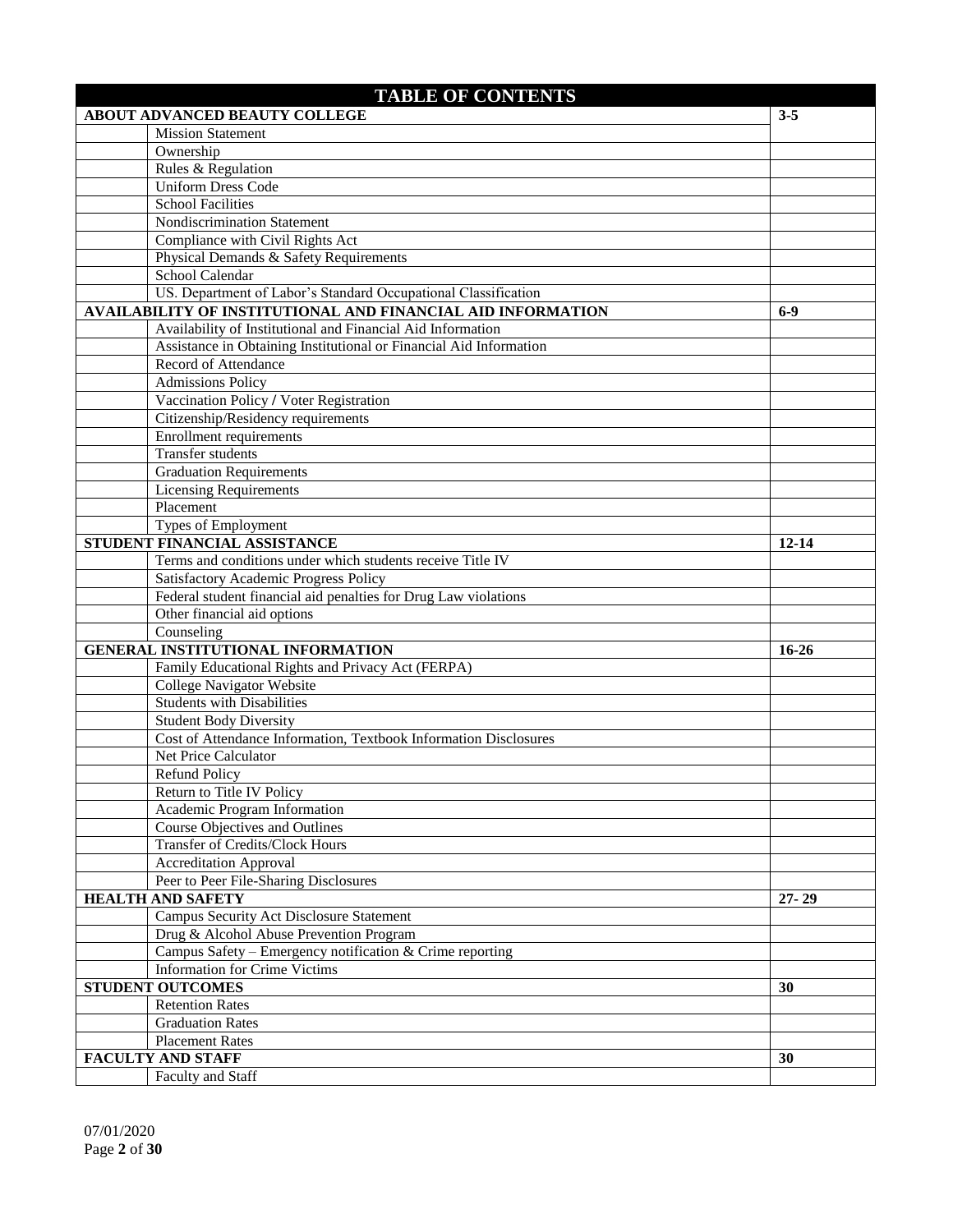# **ABOUT ADVANCED BEAUTY COLLEGE**

### **Mission Statement**

The principal objective of the school is to seek a high level of perfection and distinction in its faculty, students, and educational programs. Only through quality in higher education will we be able to provide graduates of all courses who will not only be successful but will also be of service to their community. The course of study and the activities are directed to provide a solid foundation for our graduates in the many opportunities available in the beauty industry. We realize our obligation to our students, alumni and community and constantly seek more effective ways to meet these commitments.

# **Ownership**

The school was founded in December 15, 2003 under the name Hong Lien, Inc. The corporation transacts business in the state of Texas using the assumed name Advanced Beauty College.

Advanced Beauty College, furthermore known in the document as "ABC".

# **Rules & Regulation**

- 1. Students will dress in accordance with the school's dress code.
- 2. Students are expected to attend school as scheduled in their contract and school's Satisfactory Academic Policy. Makeup hours are only allowed is they are following their schedule.
- 3. All absences are considered unexcused unless the student is on Leave of Absence that has been previously approved by the Director of Education.
- 4. Day students not clocked in by 9:00 AM for theory class on Tuesdayswill not be allowed to clock in until theory class is over.
- 5. Evening students not clocked in by 5:00 PM on Tuesdays will not be allowed to clock in until the following day.
- 6. Every student is assigned a daily sanitation duty that must be completed before they leave for the day.Students will get permission from their instructor if it is necessary to leave for any reason.
- 7. It is the student's responsibilityto clocking in and out when entering or leaving school including lunch breaks. No corrections to time records are allowed per the Texas Department of Licensing and Regulation.
- 8. Students are not allowed to clock anyone in or out other than their selves. If they are caught clocking another student in or out, it is grounds for suspension or dismissal.
- 9. Students must get permission to get personal services. Personal services can only be done after all clients have been serviced. No personal services are allowed on Saturday.
- 10. Cell phones must be left on silent or vibrate on the clinic floor. Cell phones are not allowed during theory class.
- 11. It is the student's responsibility to protect all personal property. School-owned lockers are available; however, students must furnish the lock. School officials reserve the right to examine locker contents if it puts students or staff in danger.
- 12. Stealing is not permitted. Students caught stealing will be subject to suspension or dismissal and the proper authorities will be notified.
- 13. Students will not borrow or use anything belonging to another student without their permission. Student will be responsible for any damages done to their property.
- 14. Students will comply with all the rules of personal hygiene, and sanitation. All bottles will be labeled and placed in their proper place after use. Students will clean and clear their station, including the mirror and of all equipment daily before departing from school. Students are expectedto assist in the care and cleaning of all other areas of the school as assigned.
- 15. Students must maintain the proper attitude. They will not gossip or directly or indirectly create any discord. Students will not discuss other students or give out any student phone numbers.
- 16. Students are responsible for performing services on their clients. Students refusing clients or assigned projects will facesuspension. Students will behave in a professional manner while doing client services. Students will not discuss personal problems with clients.
- 17. Studentscannotbehave in an immoral manner, drink or use drugs.Students will not use profanity or gossip.
- 18 Studentscannotsmoke, eat or drink in the classrooms or clinic floor.
- 19 Students are not allowed to go behind the cashier's counter without permission.
- 20. I am not allowed in any other department, other than my own, without permission.
- 21. Students will not go into any school office without permission from a staff member.
- 22. Any visitorsmust wait for students in the reception area.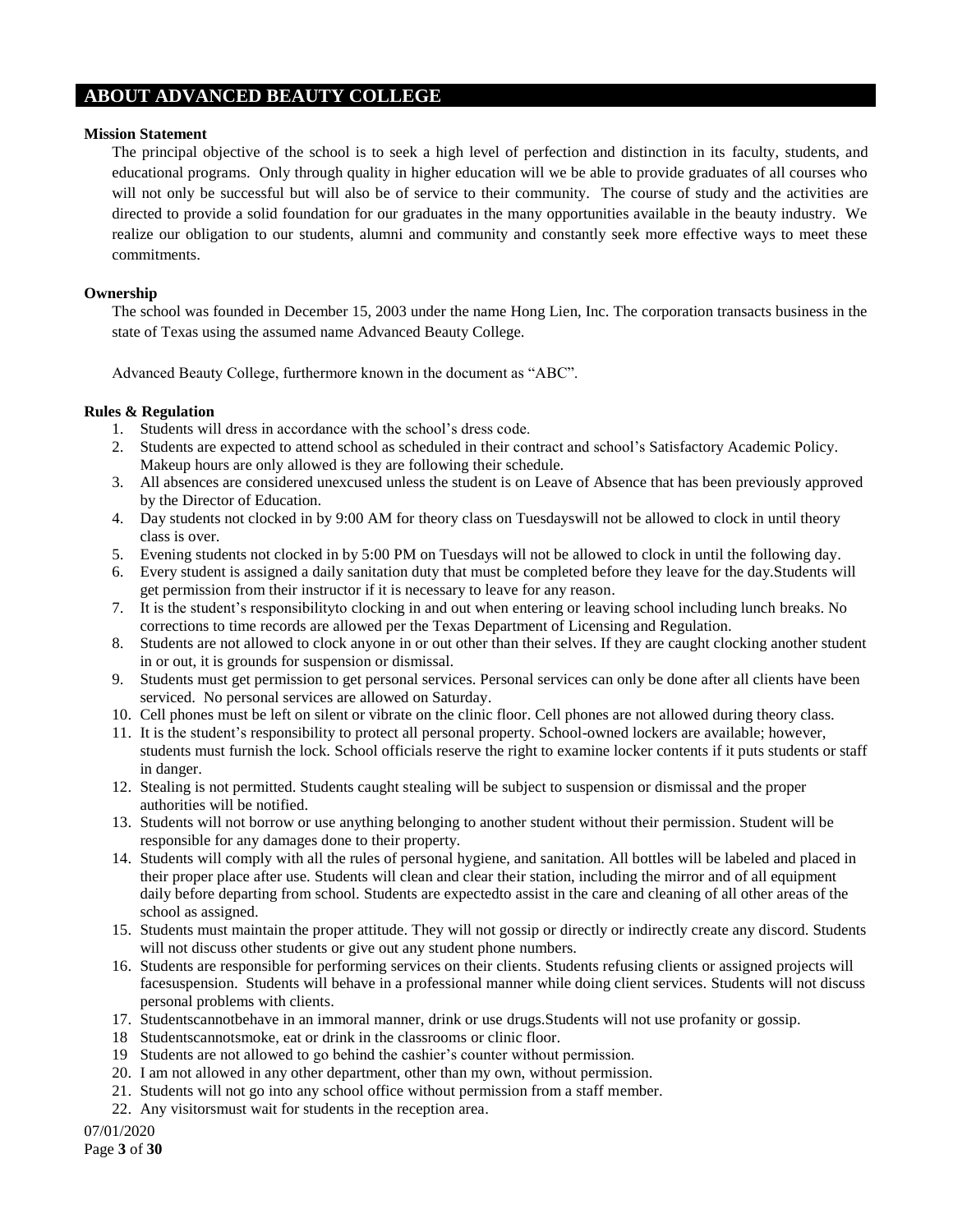- 23. Personal calls on the school's phone will be limited to 3 minutes. Student's training will never be interrupted for a phone call. All callers must leave messages for the student.
- 24. Students will not interrupt another student's training.
- 25. A record will be maintained at all timesof student attitude, promptness, attendance, and ability.
- 26. It is the student's responsibility to check with their instructor for make-up tests and projects missed due to absences and complete them.
- 27. Students will only seek instruction on assignments from the instructor assigning it. If in doubt, students should ask an instructor, not another student.
- 28. All students are required to complete all written exams, practical and clinical requirements.
- 29. Students are responsible for paying tuition promptly as set forth in their contract. All tuition must be paid for and all assignments must be completed in order to graduate.
- 30. Students are required to bring their supply kit to each and every class.
- 31. students may be terminated prior to completion of the course for non-payment, failure to comply with rules and regulations, or insufficient cooperation. A student may terminate his/her enrollment by notifying the office of said termination in writing and satisfying all financial obligations. Any student who is absent from thirty (30) consecutive days (leave of absence excluded), will be dropped. The school reserves the right to modify the rules and regulations and will advise the student of any and all modifications.

### **Uniform Dress Code**

Students are encouraged to dress professionally.The school uniform for Advanced Beauty College is ablack smock top for Cosmetology students, a white smock for Manicurist students, and a black smock for esthetician students. A uniform is provided by the school to every enrolled student, and it is expected that this uniform will be worn at all times. The following attire is not allowed:

- Tank Tops, Lingerie, See Through Fabrics, Topless or Bottomless Uniforms,
- Printed T-Shirts with any sexual or racial implications, Short-Shorts, Mini Skirts, Halter Tops or any Top that will allow skin to show at the waist when arms or elevated.

Students will launder their uniform on a regular basis.

The following disciplinary action will be taken with students found to be in violation of the school's Dress Code:

First offense- student will be asked to leave and may return to school the following day.

Second offense- student will be asked to leave and will receive one day's suspension.

Third offense- student will be asked to leave and will be suspended for 3 days.

Continuing offenses may result in the student being dismissed from the school.

### **School Facilities**

Bus routes are within walking distance. We have a student lounge area for lunch and there are many nearby restaurants.The school has separate classrooms, clinic floors with beginning and advanced sections, dispensary, and offices for counseling. There is a library containing Books, VCR/DVD video films, for both basic and advanced hair designing, hair cutting, iron curling, blow combing, permanent waving, facials, make-up, hair relaxing, fashions, manicuring, and other cosmetology related subjects. Students use these materials as teaching aids and reference material.The school maintains no residence facilities. Students will need to make their own housing and boarding arrangements.

### **Nondiscrimination Statement**

ABC in its admissions, instruction and graduation policies, practices no discrimination on the basis ofsex, race, age, color, ethnic origin, or religion. Advanced Beauty College may not recruit students that are currently attending or admitted to another school offering a similar program study.

### **Compliance with Civil Rights Act**

We comply with Title VI and IX of the Civil Rights Act of 1964 and all requirements imposed by or pursuant to that title, to the end that, in accordance with Title VI and IX of that act of the regulations, no person in the United States shall, on the grounds of age, sex, race, religion, color, ethnic origin, or handicap be excluded from participation in,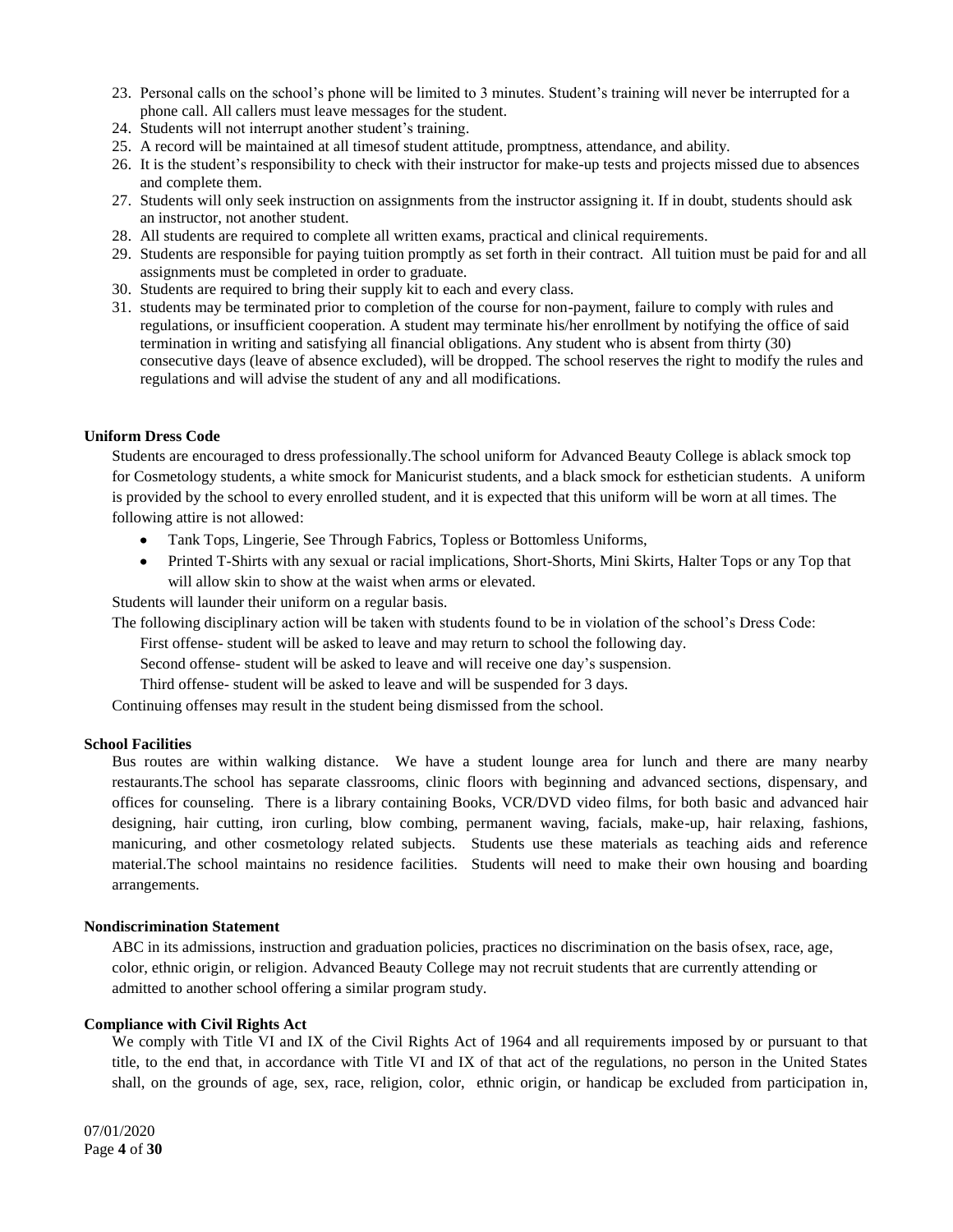denied the benefits of, or be otherwise subjected to discrimination under any program or activity for which the applicant received federal financial assistance from the department.

Advanced Beauty College will not discriminate in any employment practice, education program, or educational activity on the basis of race, color, religion, national origin, sex, age, disability, or veteran status. Our commitment to equal opportunity includes nondiscrimination on the basis of sexual orientation. The Administrative Office has been designated to handle inquiries regarding the nondiscrimination policies.

The institution does not discriminate in its admissions policies and processes against handicapped individuals. The licensing requirements for courses offered may restrict from applicants. The administrative office may answer questions regarding licensing requirements and the physical demands of the industry.

# **Physical Demands & Safety Requirements**

Cosmetologists, manicurist and esthetician can expect to work long hours, sometime up to 12 hours shifts. Also, standing for long periods of time may develop varicose veins, calluses, aching joints. Arthritis in the hands and shoulder, and carpal tunnel of the wrists is common. Inhalation of strong chemicals may affect allergies, asthma or pregnancies. Handling chemicals may cause skin allergies. Working with sharp tools such as scissors and nippers may cause serious cuts. Working with electronics such as curling irons and dryers may cause burns.

Many hazards may be preventable by wearing appropriate clothing and shoes, standing on rubber mats, practicing good habits, wearing gloves and masks and staying knowledgeable about the products you work with.

### **School Calendar**

Qualified persons may enroll on any date the school is open. Exact start dates may be obtained by calling a school official at (214) 492 – 2076during business hours. Classes generally start every Tuesday.

The school is not in session during the following holidays:

- 1. New Year's Day January  $1<sup>st</sup>$
- 2. Fourth of July July  $4<sup>th</sup>$
- 3. Thanksgiving Third Thursday of November
- 4. Christmas Day December  $25^{\text{th}\&}$  and December  $26^{\text{th}}$

School closure due to inclement weather will be broadcast on KDFW- FOX 4 NEWS- DALLAS. Students may also call the school or check the school website.

# **US Department of Labor's Standard Occupational Classification (SOC) code**

The institution prepares students to enter programs of cosmetology, manicurists and estheticians. Applicants may check their SOC website to look at a full description of what their related course industry entails. <http://www.bls.gov/soc/>

| Cosmetology $(39-5012)$ : | http://www.bls.gov/oes/current/oes395012.htm                                                  |
|---------------------------|-----------------------------------------------------------------------------------------------|
| Manicurist (39-5092):     | http://www.bls.gov/oes/current/oes395092.htm                                                  |
| Esthetician $(39-5094)$ : | $\frac{http://www.bls.gov/soc/2010/soc395094.htm}{http://www.bls.gov/soc/2010/soc395094.htm}$ |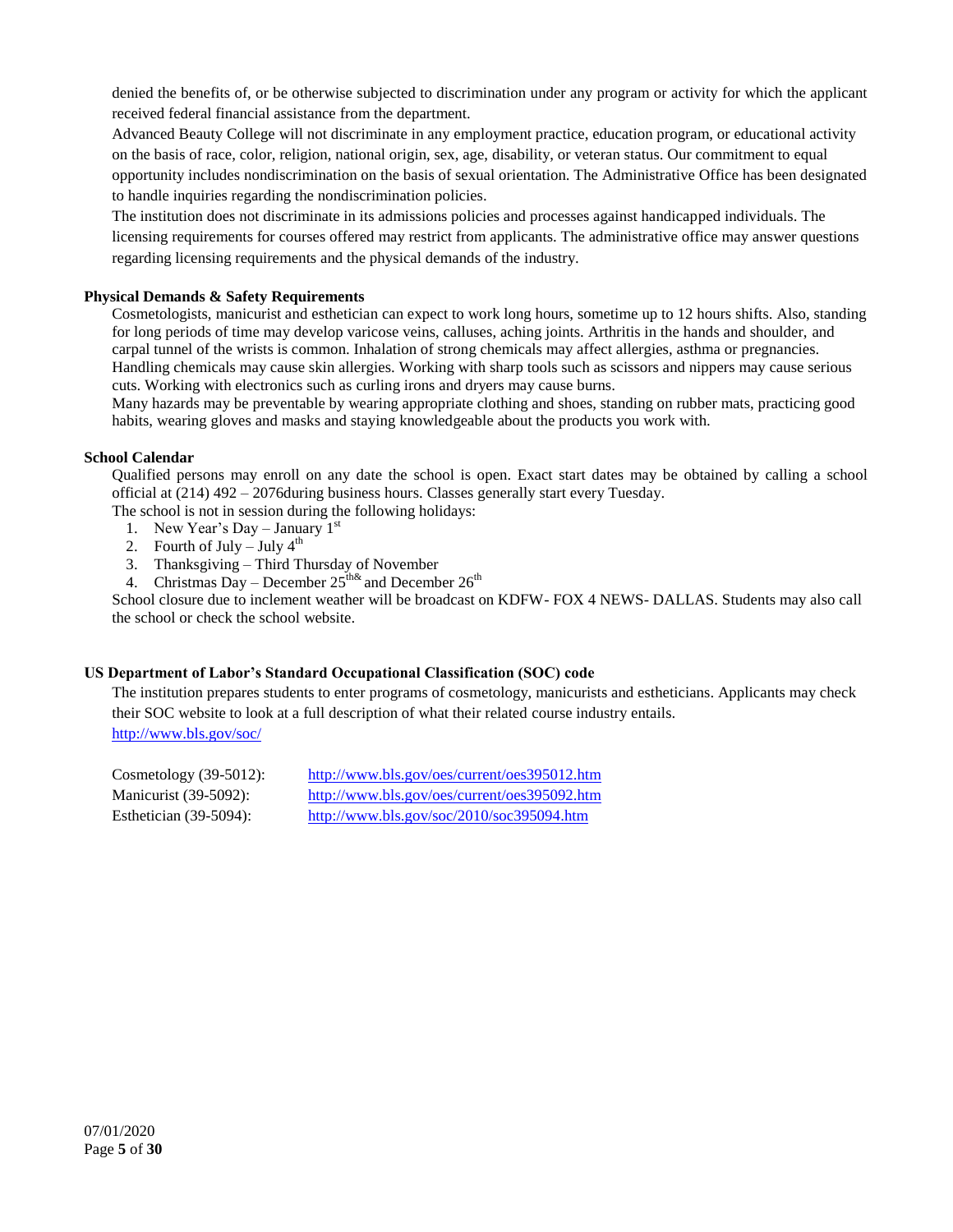# **AVAILABILITY OF INSTITUTIONAL AND FINANCIAL AID INFORMATION**

# **Availability of Institutional and Financial Aid Information**

Advanced Beauty College welcomes the following resources and cooperates fully, but does not have control over:

- 1. Pell Grant (Federal Student Aid)
- 2. Texas Department of Assistive & Rehabilitative Services

The institutional also offers private scholarships. Please contact the Financial Aid Office for further details.

# **Assistance in Obtaining Institutional or Financial Aid Information**

To request more information on obtaining institutional or Federal Student Aid, please feel free to contact our Financial Aid Department directly by calling (214) 492 – 2076.Eligibility for federal student aid is based on financial need and on several other factors. The financial aid administrator at the college or career school you plan to attend will determine your eligibility.

To receive federal student aid, you must:

- demonstrate financial need (except for certain loans).
- have a high school diploma or a General Education Diploma (GED) certificate, meet other standards your state establishes that the Department approves, or complete a high school education in a home school setting that is treated as such under state law.
- be enrolled or accepted for enrollment as a regular student in an eligible program.
- be a U.S. citizen or [eligible noncitizen.](http://studentaid.ed.gov/PORTALSWebApp/students/english/Glossary.jsp#elegiblenoncitizen)
- $\bullet$ have a valid Social Security Number.
- register with the Selective Service if required. You can use the paper or electronic FAFSA<sup>SM</sup> to register, you can  $\bullet$ register at [www.sss.gov,](http://www.sss.gov/) or you can call 1-847-688-6888. (TTY users can call 1-847-688-2567.)
- maintain satisfactory academic progress once in school.
- $\bullet$ certify that you are not in default on a federal student loan and do not owe money on a federal student grant.
- $\bullet$ use federal student aid only for educational purposes.

Students with intellectual disabilities can receive federal student aid under the Federal Pell Grant Program, FSEOG Program and Federal Work-Study Program. To be eligible, you mustbe enrolled or accepted for enrollment in a comprehensive transition and postsecondary program for students with intellectual disabilities at an institution of higher education;be maintaining satisfactory progress; andmeet the other student eligibility criteria.

The Higher Education Act of 1965 as amended (HEA) suspends aid eligibility for students who have been convicted under federal or state law of the sale or possession of drugs, if the offense occurred during a period of enrollment for which the student was receiving federal student aid (grants, loans, and/or work-study). If you have a conviction(s) for these offenses, call the Federal Student Aid Information Center at 1-800-4-FED-AID (1-800-433-3243) or go to the *[FAFSA on the Web](http://www.fafsa.ed.gov/)SM* site, click on "Before Beginning A FAFSA" in the left column, then click on "Student Aid Eligibility Worksheet" to find out how this law applies to you.

If you have lost federal student aid eligibility due to a drug conviction, you can regain eligibility if you pass two unannounced drug tests conducted by a drug rehabilitation program that complies with criteria established by the U.S. Department of Education.

Civil Commitment for Sexual Offenses - A student subject to an involuntary civil commitment after completing a period of incarceration for a forcible or nonforcible sexual offense is ineligible to receive a Federal Pell grant.

Even if you are ineligible for federal aid, you should complete the FAFSA because you may be eligible for nonfederal aid from states and private institutions. If you regain eligibility during the award year, notify your financial aid administrator immediately. If you are convicted of a drug-related offense after you submit the FAFSA, you might lose eligibility for federal student aid, and you might be liable for returning any financial aid you received during a period of ineligibility.

If you have a question about your citizenship status, contact the financial aid office at the college or career school you plan to attend.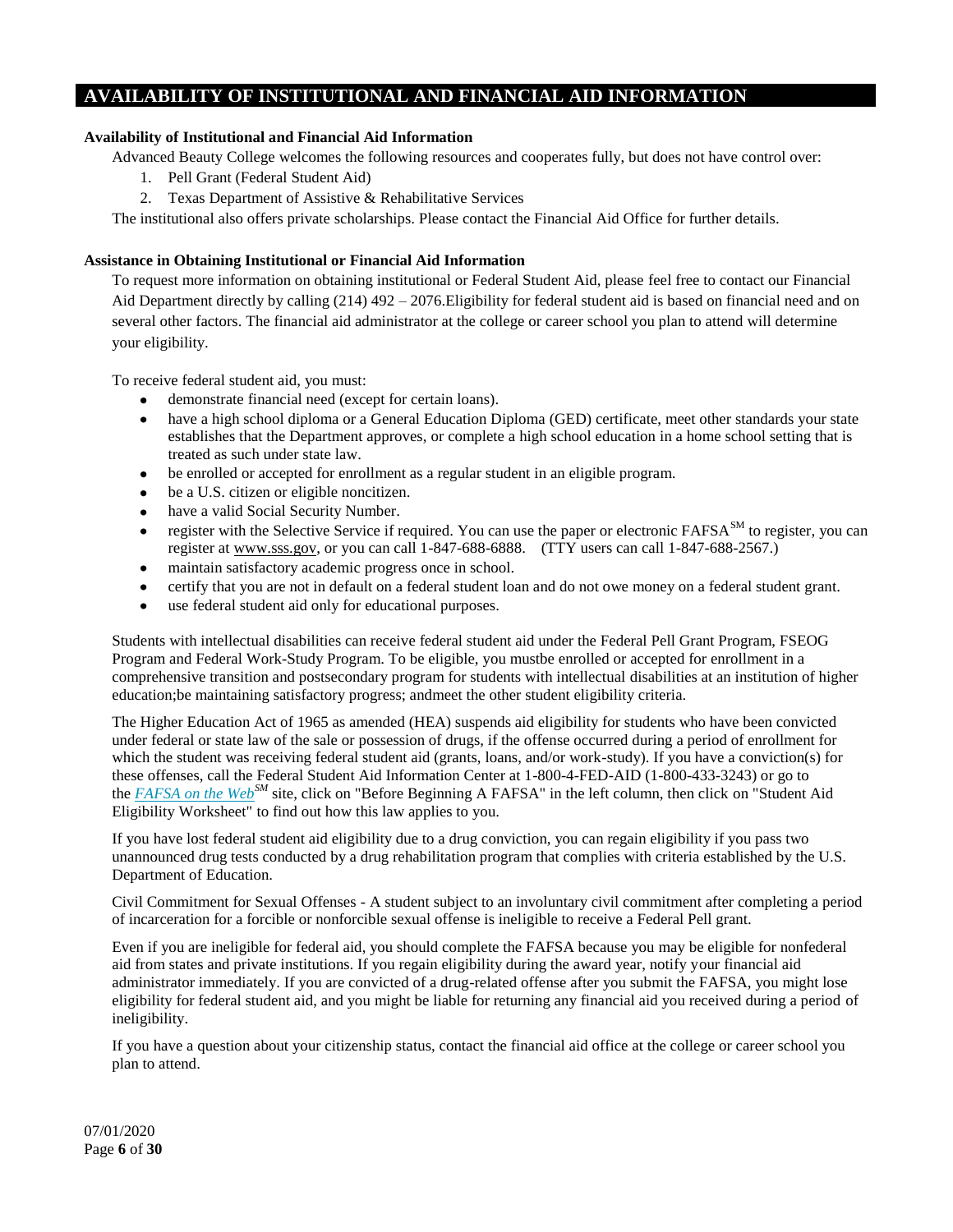### **Verification Policy(2020-2021 Award Year)**

- 1. THE PURPOSE OF THIS POLICY IS TO INFORM STUDENTS OF THE PROCEDURES FOR VERIFICATION IN THE CASE THAT THEIR ISIR (INSTITUTIONAL STUDENT INFORMATION RECORD) REQUIRES VERIFICATION.
- 2. VERIFICATION REQUIRES YOU TO SUBMIT COPIES OF FINANCIAL AND OTHER DOCUMENTS TO THE FINANCIAL AID ADMINISTRATOR AT YOUR SCHOOL. YOU WILL ALSO BE REQUIRED TO FILL OUT A VERIFICATION WORKSHEET, WHICH WILL BE PROVIDED FOR YOU. IF YOUR APPLICATION IS SELECTED FOR VERIFICATION, YOU MUST VERIFY ALL OR PART OF SIX MAJOR DATA ELEMENTS:
	- A. Household size (only those for whom you provide more than one-half their support, not friends or family whom would be considered as just co-residents)
	- B. Number enrolled in college (Dependent students-do not include parents)
	- C. High School or the Equivalent Completion
	- D. Adjusted Gross Income (AGI)
	- E. U.S. Income Taxes paid, and
	- F. Certain untaxed income and benefits.
		- 1. Education Credit
		- 2. Untaxed portions of IRA distributions
		- 3. Untaxed portions of pensions
		- 4. Tax exempt interest

# FINANCIAL DOCUMENTS THAT WILL BE REQUIRED ARE:

- a. 2018 IRS Tax Return Transcript for yourself or Tax Return (acceptance of Tax Return effective 1/9/2019), if you were required to file (Tax Filers that successfully retrieved there 2016 data from the IRS through FOTW and receives an IRS Request Flag 02 and does not change the information retrieved is not required to provide a copy of their 2018 IRS Tax Return Transcript)
- b. If you are a dependent student, a 2017 IRS Tax Transcript for your parent(s)
- c. If you are married, a 2017 IRS Tax Return Transcript for your spouse
- d. If you, your spouse or parent(s) for dependent students did not and were not required to file a 2017 Tax Return, copies of W-2's from all sources of income earned
- e. Other

# NOTE TO DEPENDENT STUDENTS:

You will also need to submit signed copies of financial and other documents from your parents(s). If your parents are married, at least one parent must sign the Verification Worksheet. If your parent is divorced, separated or widowed, that parent must sign the Verification Worksheet. In this situation, the parent whose information was used to complete the FAFSA, should be the parent signing the verification worksheet.

- NOTE TO MARRIED STUDENTS: will need to submit signed copies of financial and other documents for you and your spouse. Students must sign.
- NOTE TO NON-FILERS: If you, your parents(s) or your spouse did not file a tax return **BUT WERE REQUIRED TO FILE**, you may not receive any federal financial aid funds until the tax return has been filed or an extension has been granted by the IRS. See the F/A Administrator if you have any questions.
- 3. IN THE CASE THAT CORRECTIONS NEED TO BE MADE TO A STUDENT'S ISIR, THE FINANCIAL AID ADMINISTRATOR WILL MAKE THE CORRECTIONS NECESSARY BASED ON THE VERIFICATION DOCUMENTATION THAT THE STUDENT PROVIDED. THE STUDENT WILL PROVIDE THE SCHOOL PERMISSIONS TO MAKE ANY CHANGES.
- 4. IF CORRECTIONS ARE MADE TO A STUDENT'S ISIR, A NEW ISIR IS THEN GENERATED. ONCE THE FINANCIAL AID OFFICE RECEIVES THE ISIR, IT WILL BE NUMBERED SUBSEQUENT TO THE ONE BEFORE IT. THE FINANCIAL AID ADMINISTRATOR WILL REVIEW THE CHANGES TO THE EFC AND TITLE IV AID AMOUNTS, IF ANY, WITH THE STUDENT. THE STUDENT AND/OR PARENT THEN WILL BE REQUIRED TO SIGN AND DATE THE LAST PAGE.
- 5. THE STUDENT WILL BE NOTIFIED OF ANY AWARD CHANGES THAT HAVE RESULTED DUE TO VERIFICATION BY THE RECEIPT OF AN UPDATE TO THEIR AWARD NOTIFICATION FROM THE SCHOOL'S FINANCIAL AID OFFICE.
- 6. THE TIME PERIOD IN WHICH STUDENTS MUST HAVE ALL VERIFICATION DOCUMENTATION SUBMITTED IS: SIXTY DAYS (60) FROM THE START DAY OF CLASSES UNLESS THERE ARE MITIGATING CIRCUMSTANCES SUCH AS A RETRIEVAL OF TAX TRANSCRIPT.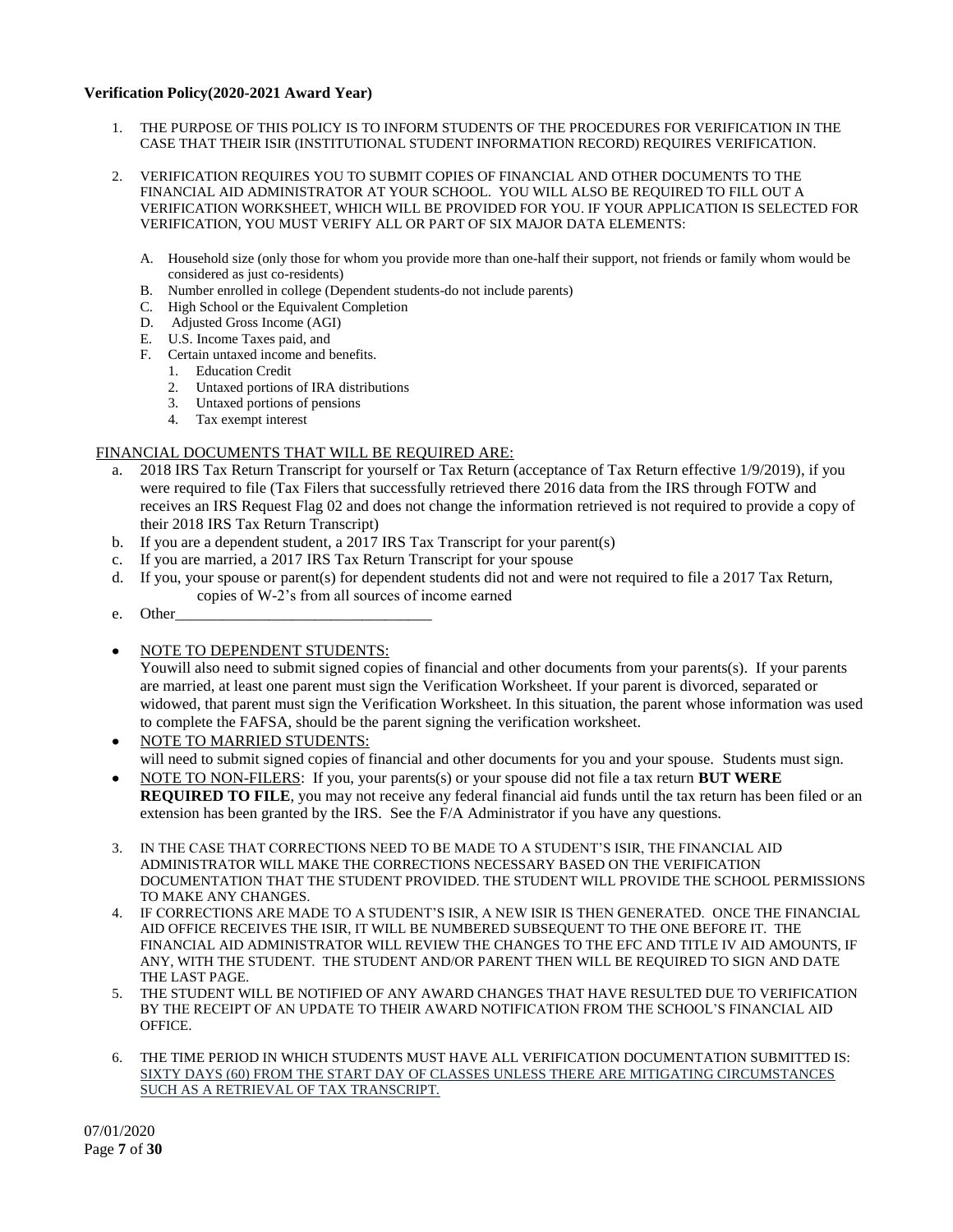- 7. THE CONSEQUENCES FOR FAILING TO SUBMIT ALL REQUIRED DOCUMENTATION ON TIME WILL RESULT IN DELAYED FUNDING AND COULD RESULT IN SUSPENSION, UNTIL SUCH TIME AS ALL REQUIRED DOCUMENTS ARE PROVIDED TO THE FINANCIAL AID ADMINISTRATOR. FURTHER DELAY COULD RESULT IN TERMINATION FROM THE PROGRAM.
- 8. ALL INSTANCES OF SUSPECTED FRAUD BY THE STUDENT WILL BE REPORTED. EXAMPLES OF SUCH FRAUD INCLUDE FALSE CLAIMS OF INDEPENDENT STUDENT STATUS, FALSE CLAIMS OF CITIZENSHIP STATUS, USE OF FALSE IDENTITIES, FORGERY OF SIGNATURES, FALSE STATEMENTS OF INCOME AND OTHER INFORMATION DEEMED AS UNTRUE. IF FRAUD HAS BEEN DETECTED, THE STUDENT WILL BE NOTIFIED BY THE SCHOOL TO CLARIFY THE SITUATION. THE FOLLOWING DETERMINATIONS WILL OCCUR: REFUSAL TO PROCESS FINANCIAL AID UNTIL A RESOLUTION HAS BEEN MADE OR COMPLETE CANCELATION OF FINANCIAL AID.

ALL CIRCUMSTANCES OF FRAUD WILL BE FORWARDED TO THE OFFICE OF INSPECTOR GENERAL AT 1-800-MIS-USED (1-800-47-8733)

9. IF THERE IS AN EFC CHANGE RESULTING IN THE STUDENT TO BE AWARDED LESS ELIGIBILITY, IT WILL BE CONSIDERED AS AN OVERPAYMENT. A STUDENT THAT IS IN AN OVERPAYMENT STATUS WILL BE REPORTED TO THE U.S. DEPARTMENT OF EDUCATION/NATIONAL STUDENT LOAN DATA SYSTEM. (NSLDS). THE SCHOOL WILL NOTIFY THE STUDENT IN WRITING REQUESTING FULL PAYMENT OF THE OVERPAYMENT.

# **Record of Attendance**

A standard time clock with individual student time card is used for general attendance records. These records are maintained in a permanent file by the school as required by Law. Any other records as may be promulgated by the T.D.L.R. will be maintained.

# **Admissions Policy**

*Advanced Beauty College admits as regular students only persons who*:

- A. Have a High School diploma or transcripts showing graduation date. Foreign diplomas accepted, student must provide translated document into English and confirm and **performed by an outside agency that is qualified to translate documents into English** the academic equivalence to a U.S high school diploma.
- B. Have a recognized equivalent of a High School Diploma such as a home schooled certificate by the state where the student resided during home school or a General Education Diploma (GED).
- C. Was home-schooled, and obtained a secondary school completion credential for home school (this is based on the TDLR policies).
- D. ABC accepts the Ability-to-Benefit criteria of a passing score of 210 on the Wonderlic QS1 (Math) and passing score of 200 on Wonderlic VS1 (English/Reading) examinations or a passing grade on the Wonderlic Basic Skills Test. (In order to be eligible for the Pell grant, students must have a high school diploma, GED, or equivalent. The ATB test and Basic Skills test will be accepted for students not receiving Pell grants.)
- E. Are at least 17 years of age.
- F. Are not currently enrolled at a primary or secondary institution.
- G. In order to determine eligibility for title IV, students must comply with our SAP policy given to each student during orientation.
- H. Is not in default, if applying for federal student aid, and certifies that he or she is not in default, on a loan made under any Title IV, HEA loan program; has not obtained loan amounts that exceed annual or aggregate loan limits made under any Title IV, HEA loan program; does not have property subject to a judgment lien for a debt owed to the United States and is not liable for a grant or Federal Perkins loan overpayment.
- I. Has a valid social security number, or has a signed statement confirming they have not been issued a social security number.
- J. Applicants for transfer are considered on an individual basis. ABC may, at its discretion, refuse transfers if admission requirements, including tuition, cannot be met. ABC does not enroll any student currently enrolled at another school. Transfer hours must be cleared through the Texas Department of Licensing and Regulation. The institution will check students' eligible hours through TDLR and transfer only those hours that have been cleared. The remaining hours left to fulfill the contract will be prorated and charged according to school contract price at time of transfer. Students transferring from other schools must complete at least 25% of their enrolled course hours with ABC in order to receive a diploma with Advanced Beauty College.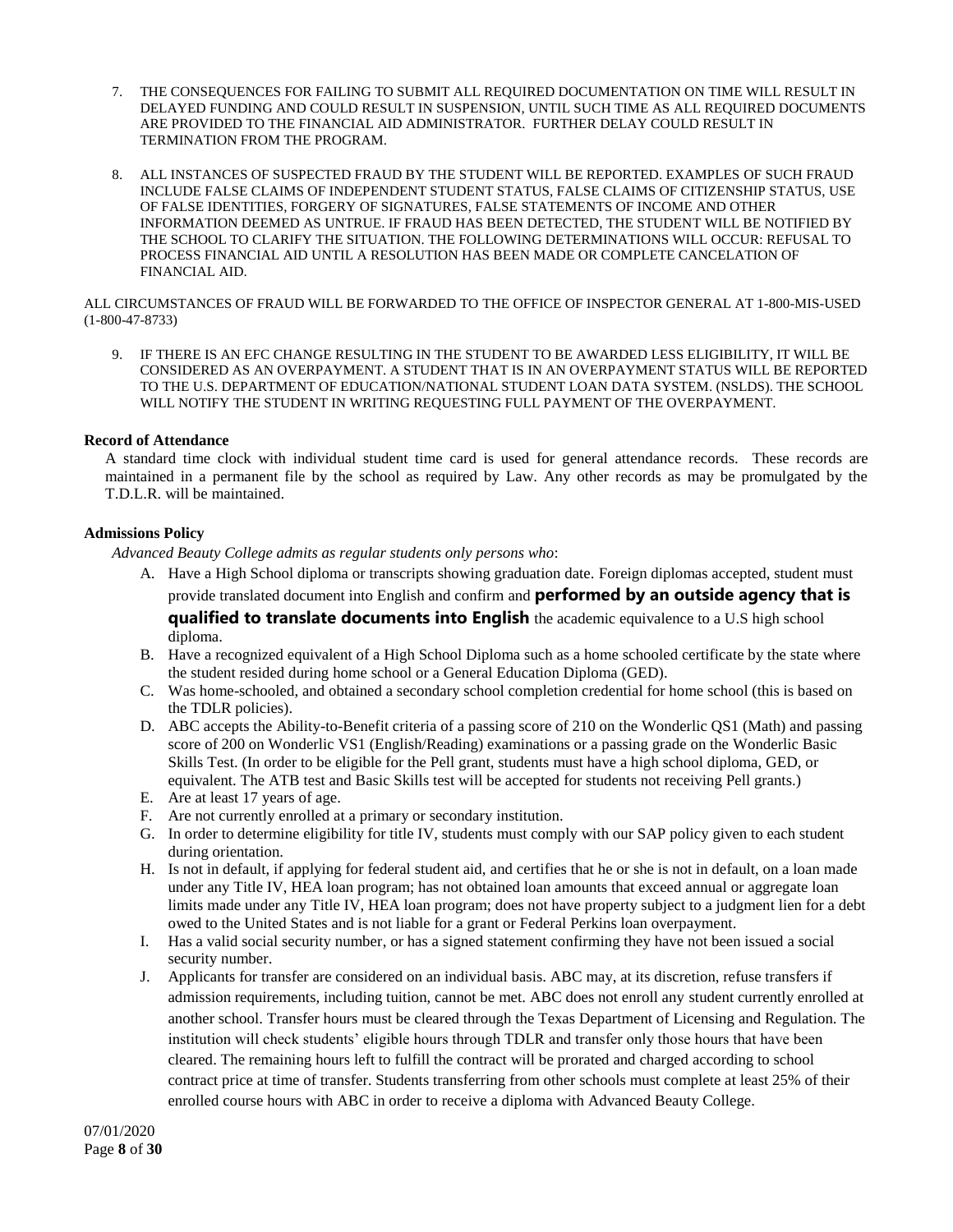- Transfer students are accepted upon certification in writing from Texas Department of Licensing and Regulation ("T.D.L.R.") according to State Law. Minimum clock hours required for acceptance are: COSMETOLOGY - 300; ESTHETICIAN – 150; and MANICURIST - 200. Students must receive at least 25% of the course hours for which they are enrolled in order to receive a diploma from ADVANCED BEAUTY COLLEGE. Students transferring from other schools must have no more than 1125 hours for the cosmetology course, no more than 450 hours for the Manicurist Course, and no more than 562.50 hours for the Esthetician Course. Costs will be adjusted accordingly. It is our policy not to solicit or enroll students currently enrolled in another cosmetology school.
- K. A former drop student may re-enroll in the same course and receive credit for previous hours if financial obligations have been made to the school's satisfaction. Tuition will be charged at current hourly rate for hours needed to complete course of study. Other costs will be adjusted accordingly.
- L. All students, who have withdrawn or taken a leave of absence and choose to re-enter into a course will be placed under the same satisfactory or unsatisfactory progress status prevailing at the time of prior withdrawal or leave. Students re-entering the institution will need to re-enter with the same progress status as when they left. Leave of Absences extend the student's contract period and maximum time frame by the same number of days taken in the leave of absence.A student making satisfactory progress at the point of withdrawal may apply for re-enrollment in the school and will be considered to be making satisfactory progress at the point of re-entry.

A student failing to meet minimum satisfactory requirements at the point of withdrawal will be placed on Probation when accepted for re-enrollment until the next evaluation period upon appeal. Financial Aid will only be re-instated at the point when a student reaches the point where they are meeting Satisfactory Progress Standards.

Non-credit remedial courses have no effect upon a student's satisfactory progress status at ADVANCED BEAUTY COLLEGE.

### **Vaccination Policy**

Advanced Beauty College does not require a student to give proof of any vaccinations; however, the school recommends that a student contact their primary care physician for any vaccinations that may be required as part of a wellness checkup.

### **Voter Registration**

The institution will make available voter registration form for federal and state elections to all students enrolled at the school. For more information about the voting process you may go to: http://www.sos.state.tx.us/elections/index.shtml

### **Citizenship and residency requirements:**

Except as provided in paragraphs (b) and (c) of section 668 of Title 34-EDUCATION, to be eligible to receive Title IV, HEA program assistance, a student must:

- Be a citizen or national of the United States or
- Provide evidence from the U.S. Immigration and Naturalization Service that he or she- is a permanent resident of the United States or
- Is in the United States for other than a temporary purpose with the intention of becoming a citizen or permanent resident
- Be a citizen of the Federated States of Micronesia, Republic of the Marshall Islands, or the Republic of Palau is eligible to receive funds under Federal Pell Grant programs.

Students must be enrolled as regular students in an eligible program to participate in Title IV.

On September  $17<sup>th</sup>$  of every year, the institution will hold a Constitution & Citizenship Day. It will have an educational program pertaining to the U.S. Constitution. If the  $17<sup>th</sup>$  falls on a weekend, Constitution & Citizenship day will be held during the week following the  $17<sup>th</sup>$ .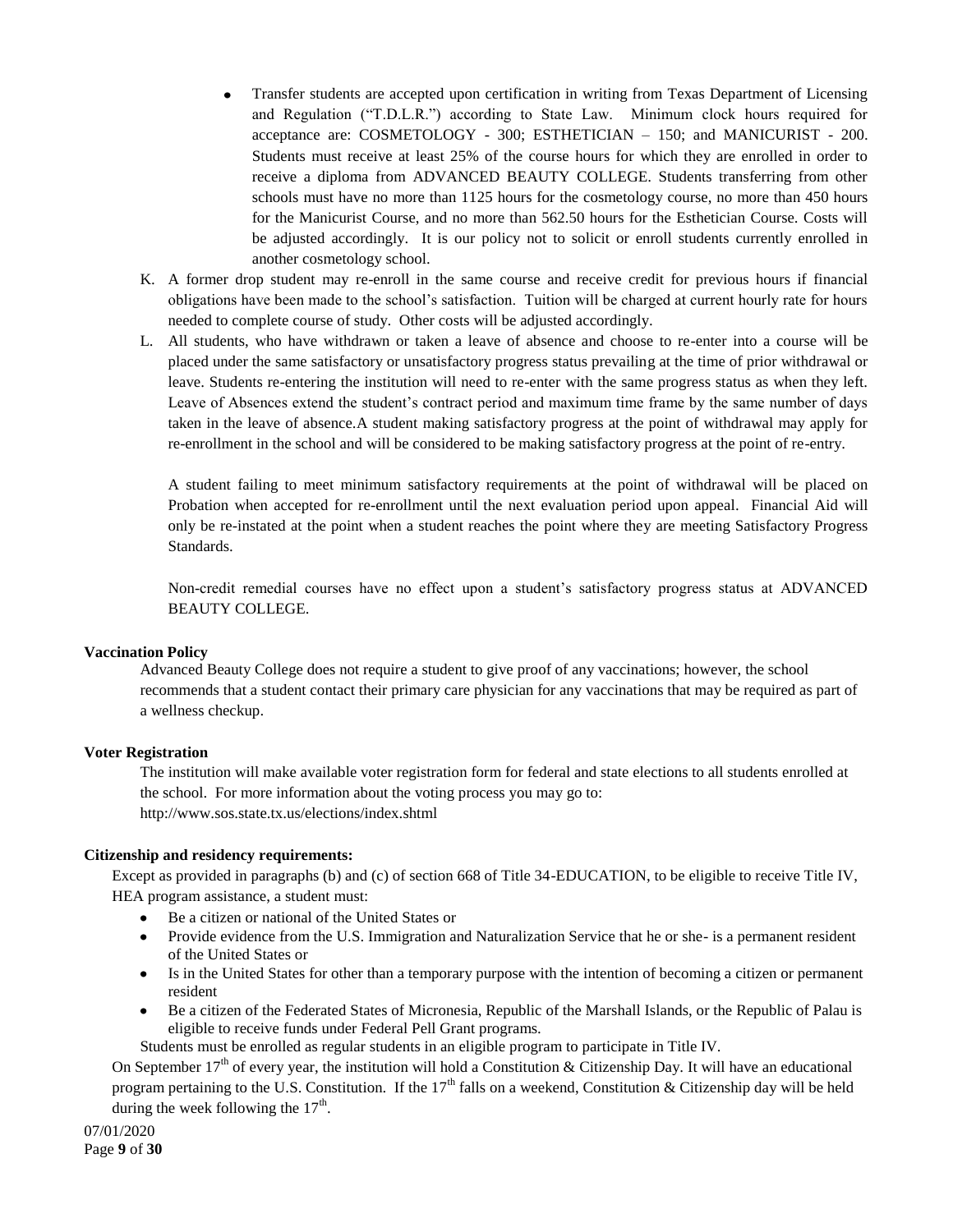### **Enrollment Requirements:**

- 1. Have an interview with an admissions representative.
- 2. Submit a completed Enrollment Contract (to be provided by your Admnistrative fee Representative) with a \$100.00 administration fee and a \$25.00 permit fee to T.D.LR.
- 3. You may change class dates or course prior to the first day of your scheduled start date.
- 4. Document proof of age by submitting driver's license, birth certificate or passport.
- 5. Document proof of immigration status by submitting birth or naturalization certificate, resident alien card (green card), appropriate visa issued by USCIS.
- 6. Document proof of high school diploma, GED, home school certificate, Basic Skills Test results or ATB exam results.Foreign diplomas accepted, student must provide translated document into English and confirm the academic equivalence to a U.S high school diploma.

### **Transfer Students:**

Applicants for transfer are considered on an individual basis. ABC may, at its discretion, refuse transfers if admission requirements, including tuition, cannot be met. ABC does not enroll any student currently enrolled at another school. Transfer hours must be cleared through the Texas Department of Licensing and Regulation. The institution will check students' eligible hours through TDLR and transfer only those hours that have been cleared. The remaining hours left to fulfill the contract will be prorated and charged according to school contract price at time of transfer. Students transferring from other schools must complete at least 25% of their enrolled course hours with ABC in order to receive a diploma with Advanced Beauty College.

### **Graduation Requirements**

In order to graduate and receive a diploma from ADVANCED BEAUTY COLLEGE, students must successfully complete for course enrolled in the following:

- 1. Clock hours as required by T.D.L.R.
- 2. Pass all written examinations with a minimum grade of 70.
- 3. Complete all designated practical/clinic assignments with a minimum grade of 70.
- 4. Satisfied all financial obligations to the school

### **Licensing Requirements**

All graduates must pass a State Board Examination to receive a License to practice in Texas. Students enrolled in the Cosmetology program will receive a Cosmetology Operator's license. Students enrolled in the Manicurist program will receive a Manicurist license. Students enrolled in the Esthetician program will receive an Esthetician license. Upon approval of the application for examination by the T.D.L.R., student will be responsible for scheduling this exam which will be administered by PSI. In the Dallas area, the written examination is administered at several locations; and the practical examination is administered at 300 N. Coit Rd. #172, Richardson, TX 75080. PSI has testing facilities in all major metropolitan areas in Texas. If student wishes to test at another location, he/she shall be responsible for determining the location of choice.

### **Placement**

We at ADVANCED BEAUTY COLLEGE offer employment assistance for all graduates, including but not limited to, education and advice concerning professional appearance, résumé preparation, marketing and other networking techniques. As long as the graduate is in the beauty profession, the school will assist him/her in obtaining employment. Available employment positions are posted on a bulletin board in the student lounge and all students are informed of such. However, the school cannot guarantee employment.

### **Types of Employment**

The institution offers employment assistance for all graduates, but does not guarantee employment for any student. Job openings in the industry will be posted on a bulletin board for students seeking employment. Placement rates will be disclosed annually. Available jobs in the industry include: beauticians, beauty consultants, nail technicians, estheticians, salon managers, salon owners, platform artists, and many other options.

A few of the many occupations you will be qualified for upon completing your chosen career is: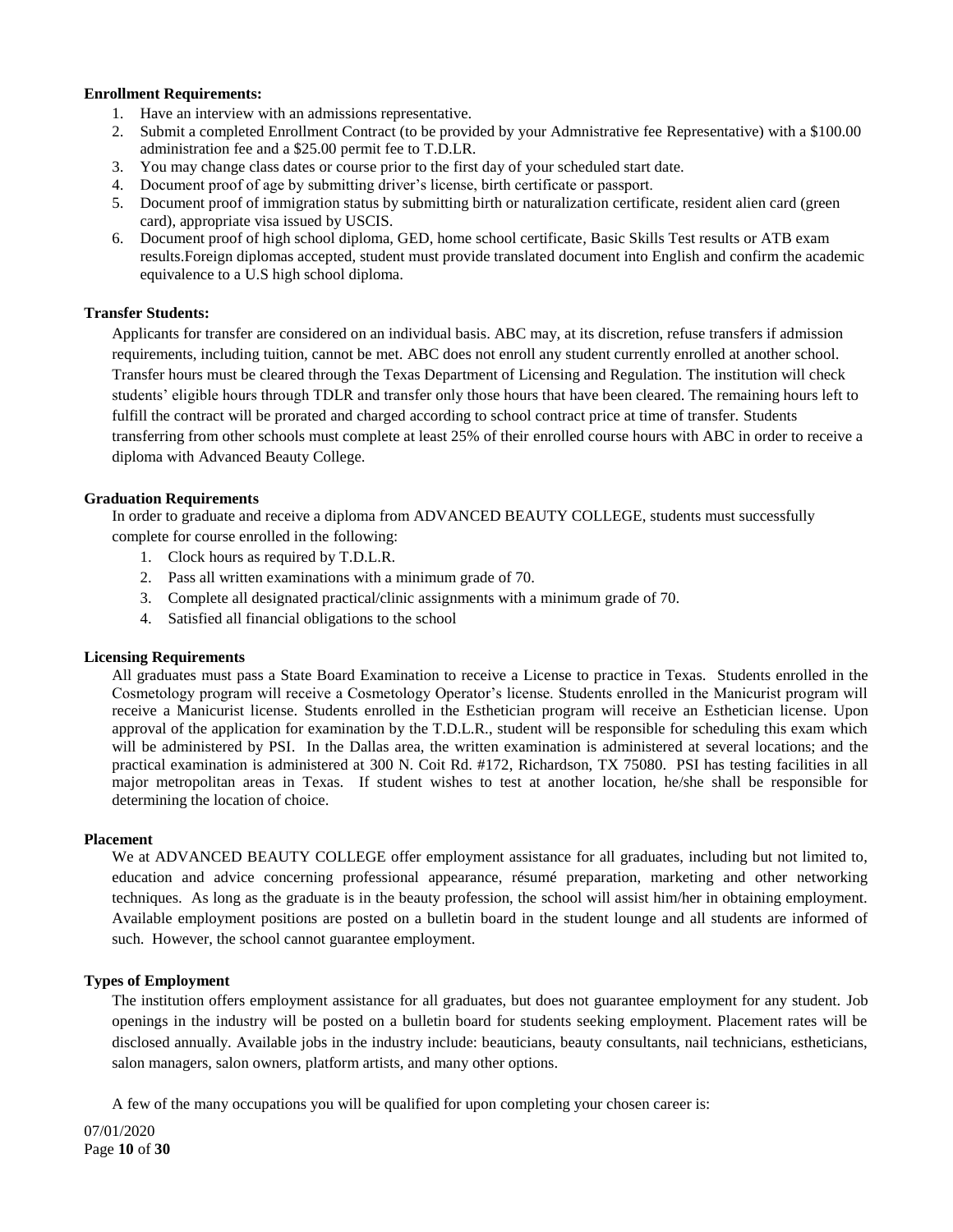COSMETOLOGY: Salon Owner, Color or Perm Technician, Stylist, Platform Artist, Manufacturer Rep. ESTHETICIAN: Skin Care Expert, Make-up Artist, Platform Artist, Salon Owner, Manufacturer Rep. MANICURIST: Nail Technician, Salon Owner, Platform Demonstrator, and Manufacturer Rep.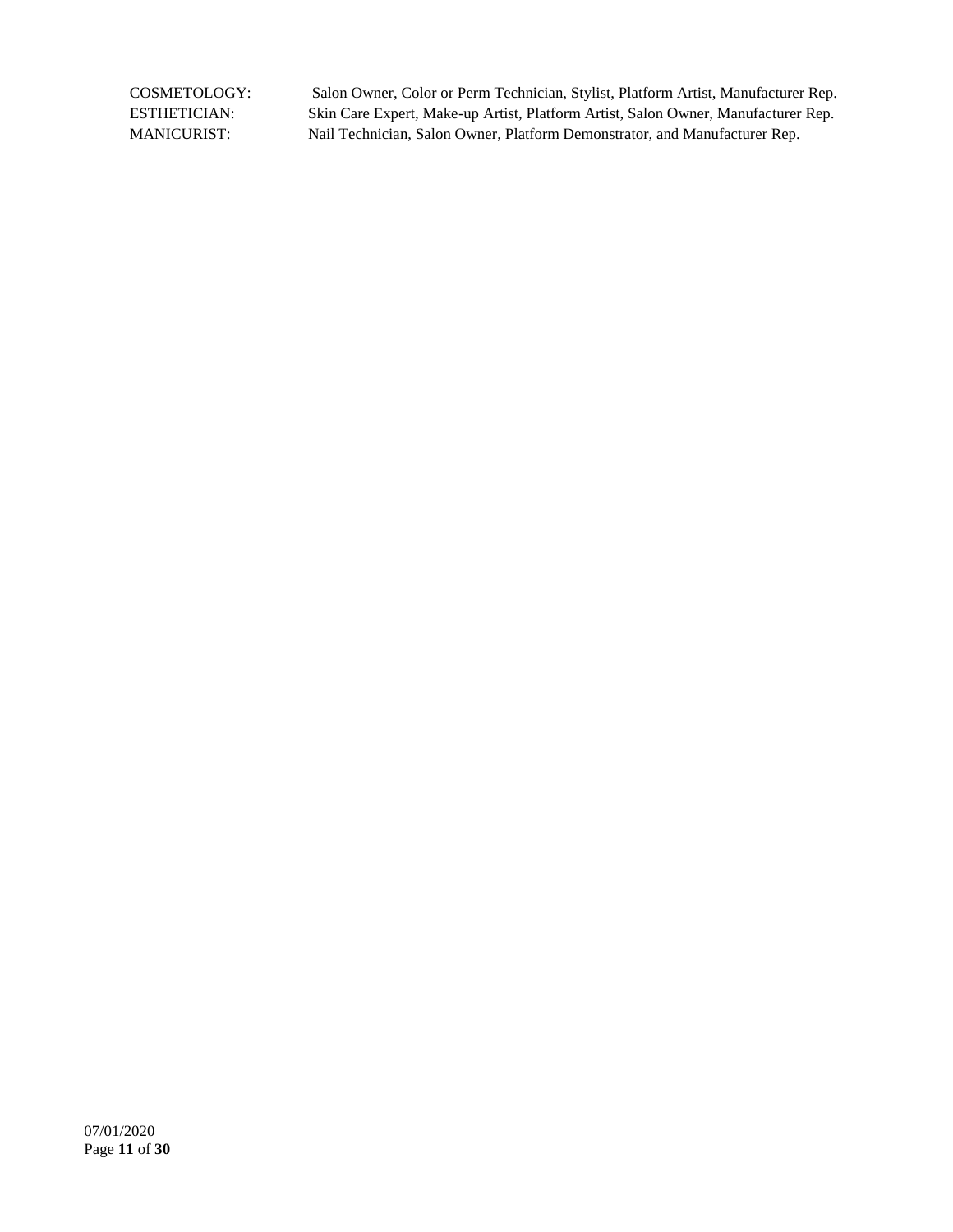# **STUDENT FINANCIAL ASSISTANCE**

### **Terms and conditions under which students receive Title IV:**

Students receiving Federal Student Aid must maintain satisfactory academic progress once enrolled in school. SAP is a combination of academic and attendance records.

# **SATISFACTORY ACADEMIC PROGRESS POLICY**

The Satisfactory Academic Progress Policy is intended to be fair and consistent in effectively evaluating students' measurable progress toward successful completion of their course. Student training is measured by attendance and academic grades.

The satisfactory progress policy applies to all students enrolled at Advanced Beauty College, full-time and part-time. A copy of this policy can be found in the School Catalog, which is given to every student before or upon enrollment.

Students are required to maintain satisfactory progress in both quantitative/attendance and qualitative/grading standards. The quantitative progress is required for the student to complete the course within a maximum time frame. The qualitative progress of a student is measured by the grade percent average. Those students that meet the minimums for both quantitative and qualitative progress are considered to be making satisfactory progress and are eligible to receive financial aid.

# **QUANTITATIVE (ATTENDANCE) REQUIREMENTS:**

Attendance is evaluated on a cumulative basis. At each evaluation point, the attendance for the period will be added to the attendance from the preceding periods to determine whether the student will complete the course within the maximum time frame established in this policy. Total hours earned beginning the first day of school and ending the last day of the completed period divided into the student's scheduled hours beginning the first day of school and ending the last day of the completed period.

> Student's Actual Hours Attended = Cumulative % of Attendance Scheduled Hours

In order to be considered making satisfactory progress, students must complete his/her program in no longer than 150% of the contracted length of the program. A leave of absence will extend the student's contract period and maximum time frame by the same number of days in the leave of absence. Students must maintain 67% scheduled cumulative attendance in order to meet satisfactory progress.

|                              | Minimum Time Frame | Maximum Time Frame (150%) |
|------------------------------|--------------------|---------------------------|
| Cosmetology Full-Time        | 34 weeks           | 50 weeks                  |
| <b>Cosmetology Part-Time</b> | 45 weeks           | 67 weeks                  |
|                              |                    |                           |
| EstheticianFull-Time         | 25 weeks           | 37.5 weeks                |
| <b>Esthetician Part-Time</b> | 33 weeks           | 50 weeks                  |
|                              |                    |                           |
| Manicurist Full-Time         | 20 weeks           | 30 weeks                  |
| <b>Manicurist Part-Time</b>  | 27 weeks           | 40 weeks                  |

Full-Time students are scheduled to attend 30 hours per week. Part-Time students are scheduled to attend 22.5 hours per week.

# **QUALITATIVE (ACADEMIC) REQUIREMENTS:**

Students' academic progress will be evaluated based upon written and practical tests. The grading system is as follows:

| $90 - 100$ | Excellent    |
|------------|--------------|
| $80 - 89$  | Good         |
| 70 – 79    | Satisfactory |
| Below 70   | Failing      |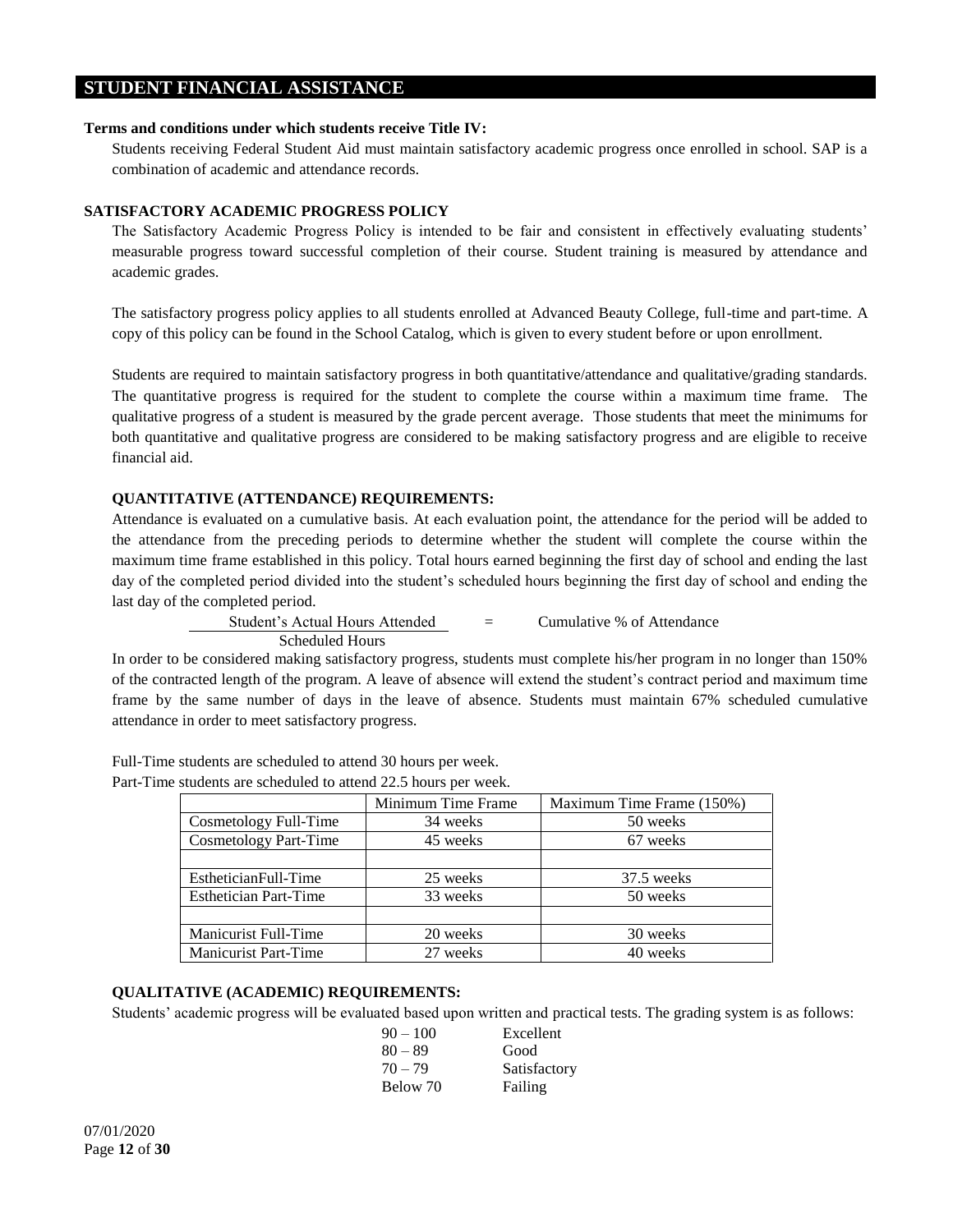In order to be eligible to continue receiving Title IV aid, students must maintain a minimum of 67% cumulative attendance and at least a 70% grade point average academically. Students who meet the minimum requirements for successful course completion and academic progress are considered to be making satisfactory progress until the next scheduled evaluation.

# **WARNING:**

Students who fail to meet minimum requirements for attendance or academic progress are placed on warning and considered to be making satisfactory academic progree while during the warning period. The student will be advised in writing on the actions required to attain satisfactory academic progress by the next evaluation. If at the end of the warning period, the student has still not met both the attendance and academic requirements, he or she may be placed on probation and, if applicable, students may be deemed ineligible to receive Title IV funds.

### **PROBATION:**

Students who fail to meet minimum requirements for attendance or academic procress after the warning period will be placed on probation and considered to be making satisfactory academic progress while during the probationary period, if the student appeals the decision, and prevails upon appeal. Additionally, only students who have the ability to meet the Satisfactory Academic Progress Policy standards by the end of the evaluation period may be placed on probation. Students placed on an academic plan must be able to meet requirements set forth in the academic plan by the end of the evaluation period. Students who are progressing according to their specific academic plan will be considered making Satisfactory academic Progress. the student will be advised in writing of the actions required to attain satisfactory academic progress by the next evaluation. If at the end of the probationary period, the student has still not met both the attendance and academic requirements required for satisfactory academic progress or by the academic plan, he.she will be determined as NOT making satisfactory academic progress and, if applicable, students will not be deemed eligible to receive Title IV funds.

# **EVALUATION PERIODS:**

First evaluation will occur no later than the earlier of the midpoint of the academic year or course, whichever occurs sooner. Cosmetology student evaluation periods will occur at 450, 900, 1200 and 1500 clock hours. Esthetician student evaluation periods will occur at 375 and 750 clock hours. Manicurist student evaluation periods will occur at 300 and 600 clock hours. Students will be issued a Summary Academic Transcript at the end of each evaluation period. This transcript will have information on cumulative attendance as well as academic grades for each student. Transcripts are also kept in the student's file.Evaluation periods are based on actual hours.

# **APPEALS:**

Students may appeal a negative academic progress determination by submitting the appeal in writing. The student must explain why they didn't make satisfactory academic progress and what has changed in the student's situation that will allow for the achievement of satisfactory academic progress at the next evaluation. At that time, the student will be schedule to meet with the appeals board which consists of at least 3 school representatives who may be, but not limited to, the school director, instructor and financial aid director. A decision will be made, the student will be informed and it will be documented in the student's file. Appeals will be considered if student has an excusable absence that caused their academic probation. Excusable absences include, but are not limited to, death of a relative, injury or illness, etc. In the event that the absence is excusable, students may be allowed to regain their eligibility for financial aid.

### **LEAVE OF ABSENCE/RE-ENTRY:**

All students, who have withdrawn or taken a leave of absence and choose to re-enter into a course will be placed under the same satisfactory or unsatisfactory progress status prevailing at the time of prior withdrawal or leave. Students reentering the institution will need to re-enter with the same progress status as when they left. Leave of Absences extend the student's contract period and maximum time frame by the same number of days taken in the leave of absence.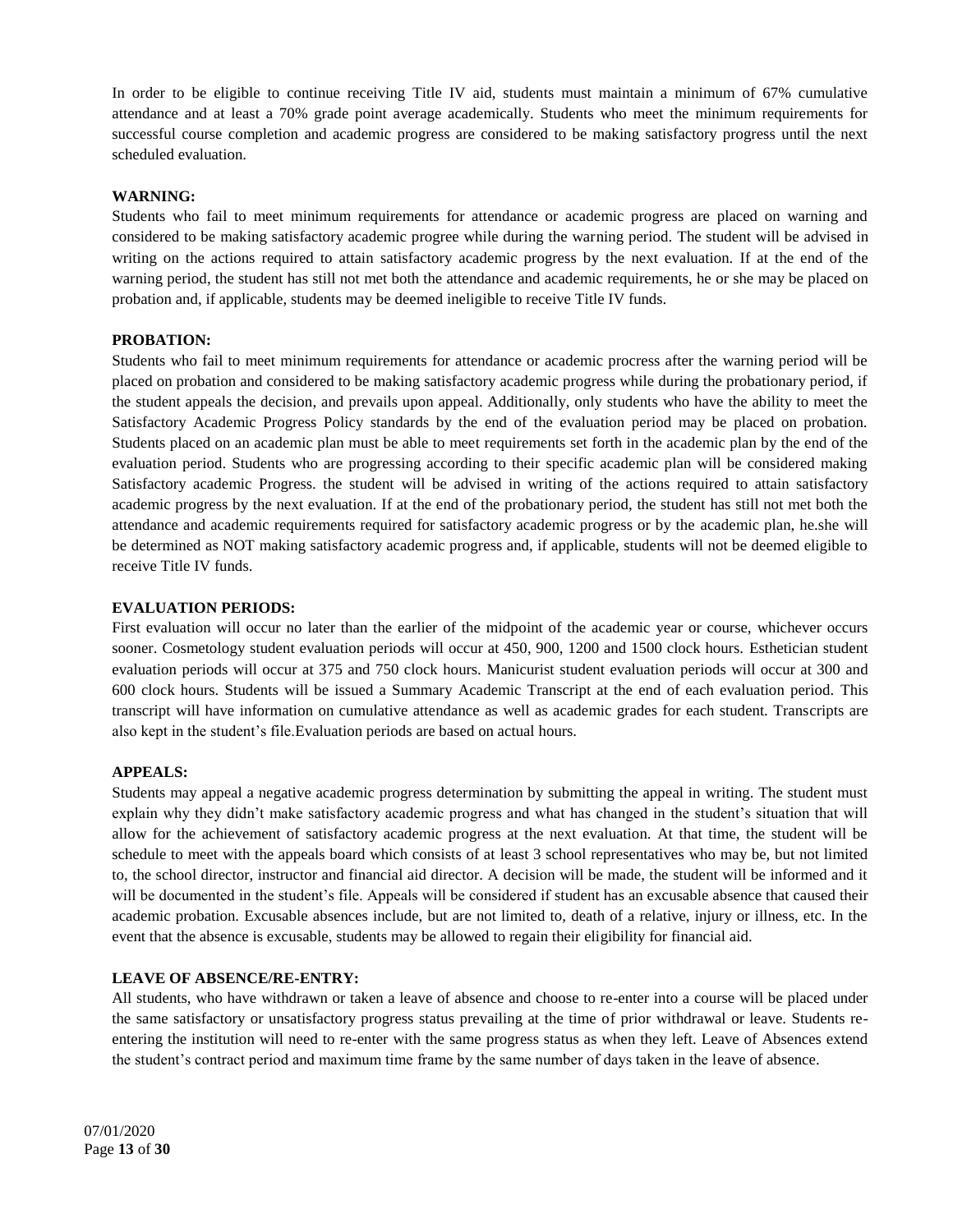### **COURSE INCOMPLETES, WITHDRAWALS, REPETITIONS AND REMEDIAL COURSES:**

Course incompletes, repetitions and non-credit remedial courses do not apply to this institution's form of instruction. The school does not issue incompletes and does not offer non-credit remedial courses. Students do not repeat courses. All hours attended are considered attempted. It is not possible for students to withdraw from individual subjects. Students withdrawing from school will received credit for all work successfully completed up to the point of withdrawal. Transfer credit received will not be included in the calculation of the student's GPA. Course incompletes, repetitions, and non-credit remedial courses have no **effect** upon the institution's satisfactory academic progress standards.

### **REINSTATEMENT OF TITLE IV AID**

Reinstatement of aid is limited to the period under evaluation. Prior periods in which the student was determined ineligible for aid will not be included in the student's reinstatement of eligibility. Students making SAP by the conclusion of the probation period will have probationary status lifted and will regain eligibility for Title IV aid. A student may be paid Pell and Campus-based funds for the payment period in which he/she resumes satisfactory academic progress.

### **MAXIMUM TIME FRAME**

Students whom EXCEED maximum time frame will have to transfer to cash pay student.

### **TRANSFERS:**

Transfer hours from another institution that are accepted towards the student's educational program are counted as both attempted and completed for the purpose of determining when the allowable maximum time frame has been exhausted. SAP evaluation periods are based on actual contracted hours at the institution.

### **Federal student financial aid penalties for Drug Law Violations**

Any student receiving Federal Aid whom is convicted for any offense, during a period of enrollment for which the student was receiving Title IV, under any federal or state law involving the sale of illegal drugs will result in the loss of eligibility for any Title IV, loan or work-study assistance.

Conviction for possession or sale of illegal drugs that disqualifies them:

A Federal or state drug conviction can disqualify a student for FSA funds. The student self-certifies in  $\bullet$ applying for aid that he/she is eligible; ABC is not required to confirm this unless there is evidence of conflicting information.

A conviction that was reversed, set aside, or removed from the student's record does not count, nor does one received when the student was a juvenile, unless she/he was tried as an adult.

The Chart below illustrates the period of ineligibility for FSA funds, depending on whether the conviction was for sale or possession and whether the student had previous offenses. (A conviction for sale of drugs includes convictions for conspiring to sell drugs).

|               | Possession of illegal drugs     | Sale of illegal drugs           |
|---------------|---------------------------------|---------------------------------|
| $1st$ offense | 1 year from date of conviction  | 2 years from date of conviction |
| $2nd$ offense | 2 years from date of conviction | Indefinite period               |
| $3+$ offenses | Indefinite period               |                                 |
|               |                                 |                                 |

If the student was convicted of both possessing and selling illegal drugs, and the periods of ineligibility are different, the student will be ineligible for the longer period.A student regains eligibility the day after the period of ineligibility ends or when he/she successfully completes a qualified drug rehabilitation program. Further drug convictions will make him/her ineligible again. When a student regains eligibility during the award year the college may award Pell for the period of enrollment.

### *Standards for a qualified drug rehabilitation program:*

A qualified drug rehabilitation program must include at least two unannounced drug tests and must satisfy at least one of the following requirements:

- a. Be qualified to receive funds directly or indirectly from a federal, state, or local government program.
- b. Be qualified to receive payment directly or indirectly from a federally or state-licensed insurance company
- c. Be administered or recognized by federal, state or local government agency or court.
- d. Be administered or recognized by a federally or state-licensed hospital, health clinic, or medical doctor.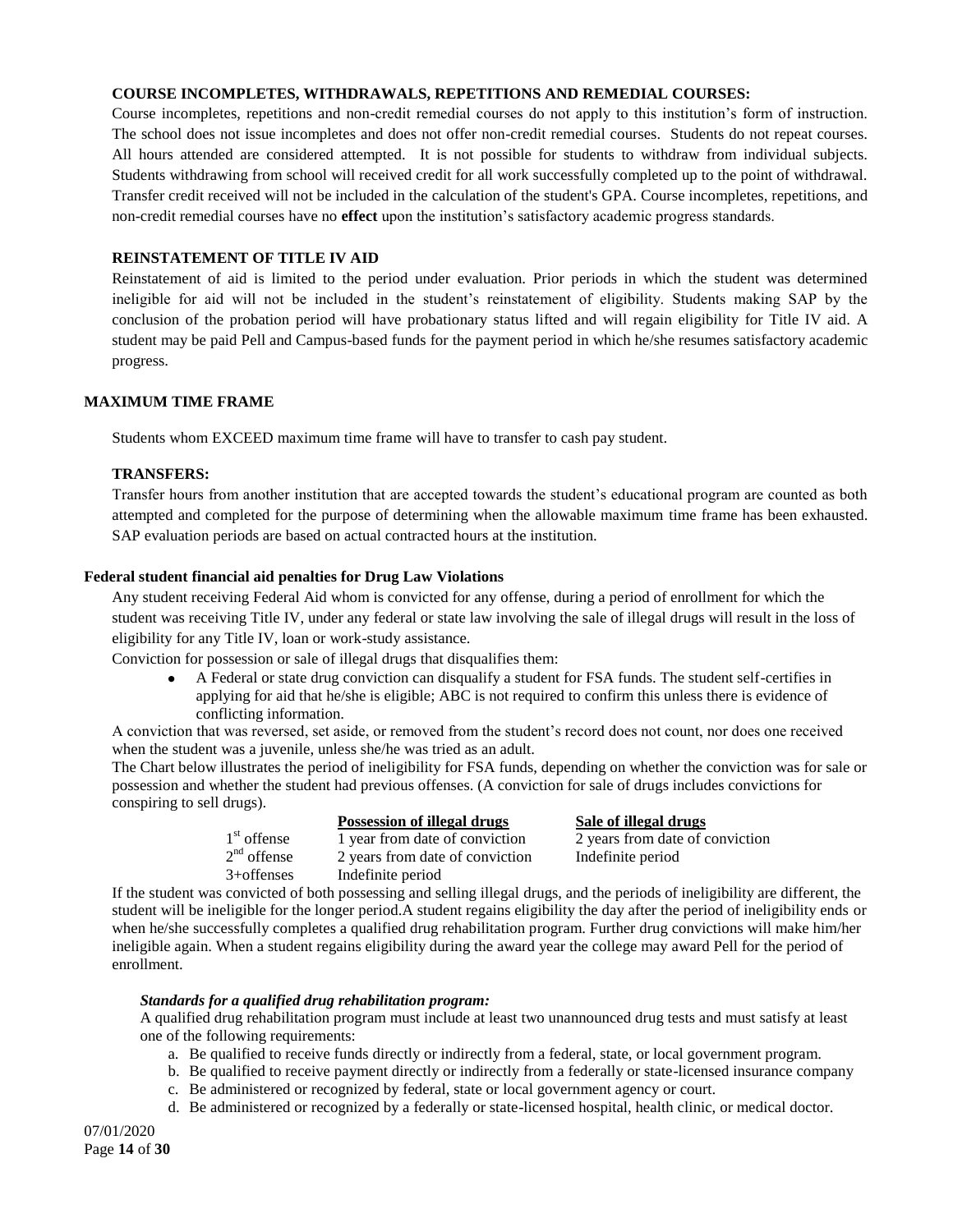# *Incarcerated students***:**

A student is considered to be incarcerated if she/he is serving a criminal sentence in a federal, state, or local penitentiary, prison, jail, reformatory, work farm, or similar correctional institution (whether it is operated by the government or a contractor). A student is not considered to be incarcerated if she/he is in a half-way house or home detention or is sentenced to serve only weekends. All classes and practical studies are done at the school's physical location; therefore, incarcerated students are not eligible for admissions.

# **Other financial aid options**

Institutional waivers for the Cosmetology course are available year-round at the Advanced Beauty College. Advanced Beauty College offers this waiver as an option for students ineligible to receive Pell, but are dedicated to their coursework. Students wishing to apply for the institutional waiver must meet the following requirements:

- Maintain a B average, or an 80, in all written and practical coursework
- Must be a full-time student with steady attendance of no less than 100 hours per month
- Must be enrolled in the Cosmetology course
- Must successfully graduate
- Must maintain tuition payments in a timely manner

The waiver is applied to the student's account on the day of graduation. The waiver is applied only to tuition charges, all supplies and other costs incurred by the student is the student's responsibility. Waiver agreement form must be filled out at the time of enrollment. The waiver amount will be applied according to current tuition costs. Waivers cannot be applied to previous enrollments.

# **Counseling**

ADVANCED BEAUTY COLLEGE gives the student personalized, friendly vocational guidance and staff help with achievement goals, aptitude evaluation, assistance in financial arrangements, assistance in scheduling training hours, and assistance in government approved programs. Other support services include references to professionals in the areas of drug counseling, domestic violence, etc.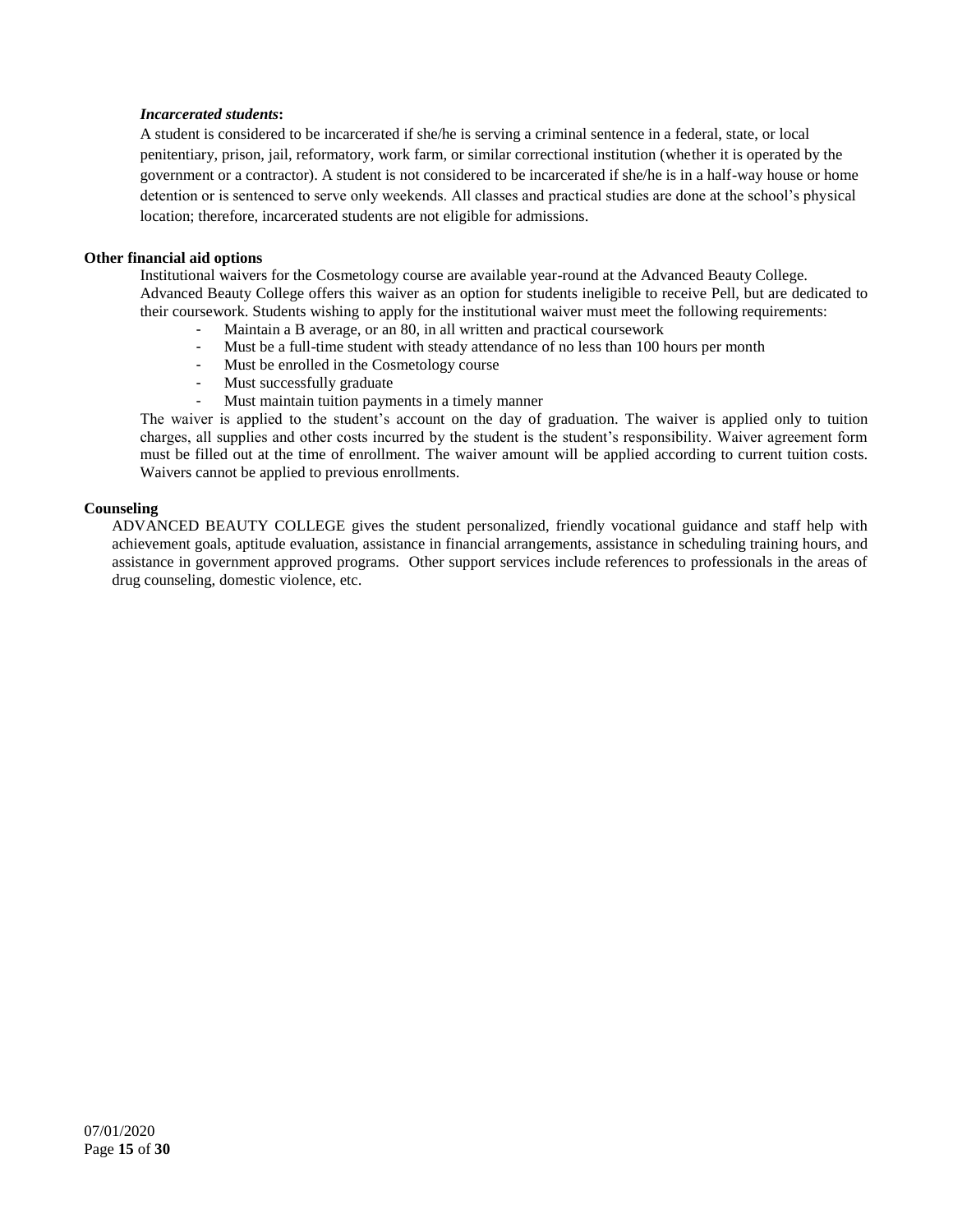# **GENERAL INSTITUTIONAL INFORMATION**

### **Family Educational Rights and Privacy Act (FERPA)**

The school releases personal information only on written instruction and/or permission of the student, and/or parent or guardian, if the student is a dependent minor. However, the law allows schools to disclose records, without consent, to the following parties:

School employees who have a need-to-know;

- Other schools to which a student is transferring;
- Parents when a student over 18 is still dependent;  $\bullet$
- Certain government officials in order to carry out lawful functions;  $\bullet$
- Appropriate parties in connection with financial aid to a student;  $\bullet$
- Organizations doing certain studies for the school;
- Accrediting organizations, including but not limited to, NACCAS;  $\bullet$
- Individuals who have obtained court orders or subpoenas;  $\bullet$
- Persons who need to know in cases of health and safety emergencies;
- State and local authorities to whom disclosure is required by state laws adopted before November 19, 1974.

Each student, parent or guardian if the student is still a dependent minor, may review his/her file in the school office in the presence of a school official at least once a month.

### **College Navigator Website**

The College Navigator Website is a tool for student use. It includes information about:

- Student activities offered by the institution;  $\bullet$
- Services offered by the institution for individuals with disabilities;  $\bullet$
- Career and placement services offered to students during and after enrollment; and
- Policies of the institution related to transfer credit from other institutions.

To access the site:<http://nces.ed.gov/collegenavigator>

### **Students with Disabilities**

Advanced Beauty College is committed to serving the needs of its students with disabilities. Professional staff in the office of Student Support Services ensure that disabled students receive all of the benefits of a comprehensive selection of services, and a formal Student Disability Grievance Procedure provides prompt and equitable resolution of any complaints arising out the College's responsibilities under the ADA Amendments Act, the Americans with Disabilities Act (ADA), Section 504 of the Rehabilitation Act of 1973, and other pertinent federal, state, and local disability antidiscrimination laws.

Advanced Beauty College recognizes physical and mental disabilities that include mobility, sensory, health, psychological, and learning disabilities, and provides reasonable accommodations once the disability is adequately documented. While the institution's legal obligations only extend to disabilities of a substantial and long term nature, it is also the College's practice to honor reasonable requests for accommodations for temporary disabilities such as a physical injury, illness or pregnancy.

It is the responsibility of the student to make his or her disability and needs known in a timely fashion and to provide appropriate documentation and evaluations to support the accommodations the student requests. A student with a disability who requires accommodations must notify Student Support Services, in writing, of his or her desire for accommodations as soon after admission as possible. Students should not assume that this information is known to either of these offices because the student's application indicated the presence of a disability. Once the College has been notified and specific accommodations are appropriately documented and requested by the student, the College works with the student to set up the approved accommodations.

# **Student Body Diversity**

Beginning in 2011, the institution will make available to current and prospective students the following information in the percentages of enrolled, full time students who:

• Are male:

07/01/2020 Page **16** of **30**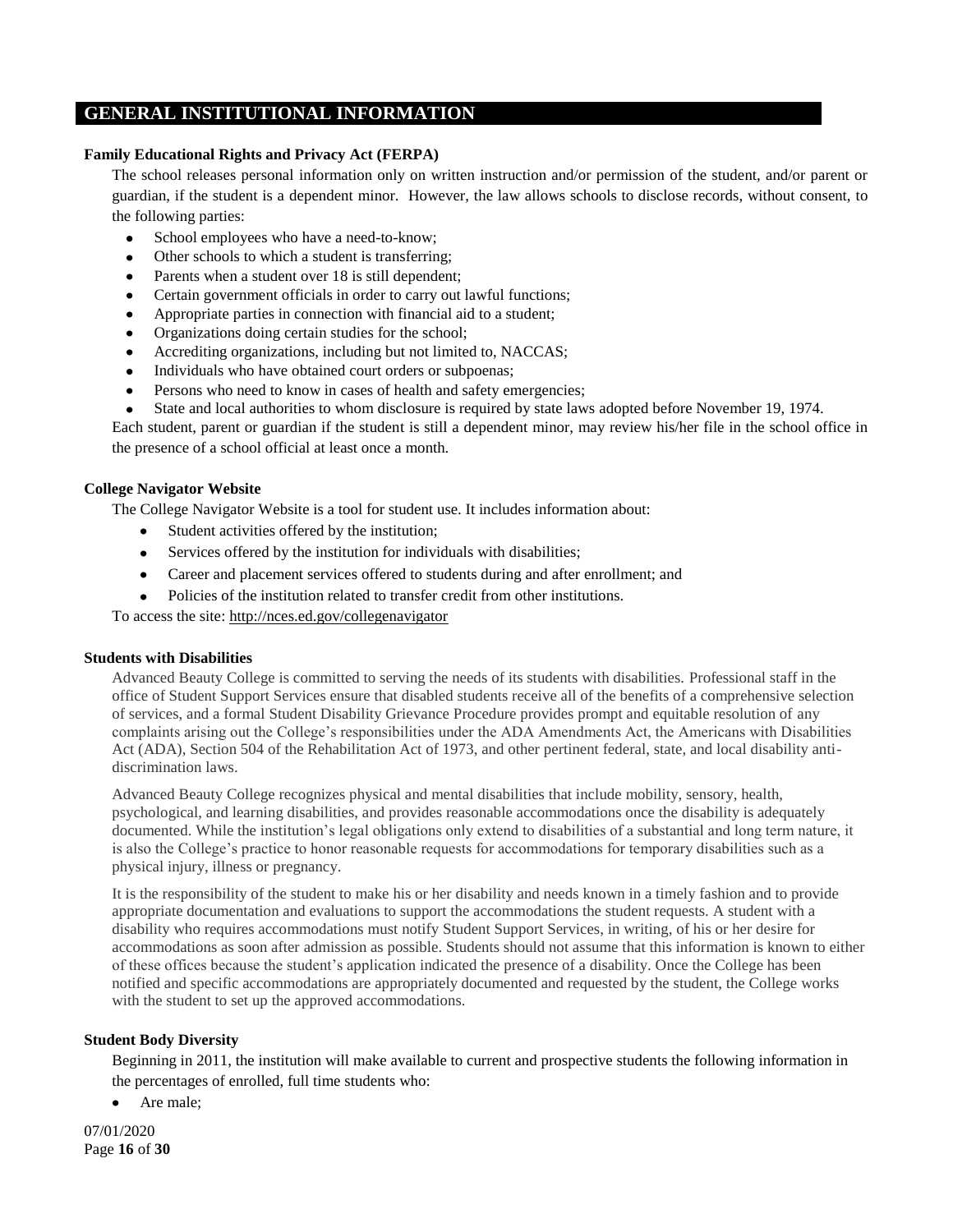- Are female;  $\bullet$
- Are a self-identified member of a major racial or ethnic group; and  $\bullet$
- Receive a Federal Pell Grant.  $\bullet$

# **Cost of Attendance Information**

ENROLLMENT REQUIREMENTS

- 1. Two  $1$ " X  $1\frac{1}{2}$ " pictures
- 2. A \$25.00 money order payable to T.D.L.R.
- 3. Birth Certificate, Drivers License, or other form of picture identification
- 4. Social Security Card if available
- 5. High School Diploma, Transcript, G.E.D. or an ATB Test result.

# **COST OF ATTENDANCE (2020-2021)**

\*Direct costs are costs that are charges to the student that include tuition/books/kit/lab coat/fees. Indirect costs are not directly charged to the student but are charges that the student can expect to incur while attending the school.

| COST OF ATTENDANCE (FOR PELL BUDGET) (DEPENDENT) |                                     |                                       |                                                                      |                                        |                                           |                                                             |               |
|--------------------------------------------------|-------------------------------------|---------------------------------------|----------------------------------------------------------------------|----------------------------------------|-------------------------------------------|-------------------------------------------------------------|---------------|
| <b>COURSE</b>                                    | <b>TUITION</b><br>*(Direct<br>Cost) | REGISTRATION<br>FEE<br>*(Direct Cost) | KITS.<br>BOOKS.<br>SUPPLIES.<br><b>LAB COAT</b><br>*(Direct<br>Cost) | ROOM&<br>BOARD<br>*(Indirect)<br>Cost) | <b>TRANSPORTATION</b><br>*(Indirect Cost) | MISC.<br>PERSONAL<br><b>EXPENSES</b><br>*(Indirect<br>Cost) | <b>TOTALS</b> |
| Cosmetology<br>$(1000$ Hrs./34 Wks.)             | \$7200                              | \$125                                 | \$500                                                                | N/A                                    | \$2600                                    | \$4500                                                      | \$14925       |
| <b>Manicure</b><br>(600 Hrs./20 Wks.)            | \$4170                              | \$125                                 | \$325                                                                | N/A                                    | \$1040                                    | \$1800                                                      | \$7460        |
| Facial<br>(750 Hrs./25 Wks.)                     | \$5212                              | \$125                                 | \$375                                                                | N/A                                    | \$1300                                    | \$2250                                                      | \$9262        |

| <u>COST OF ATTENDANCE (FOR PELL BUDGET) (INDEPENDENT)</u> |                                      |                                                     |                                                                |                                               |                                           |                                                              |               |
|-----------------------------------------------------------|--------------------------------------|-----------------------------------------------------|----------------------------------------------------------------|-----------------------------------------------|-------------------------------------------|--------------------------------------------------------------|---------------|
| <b>COURSE</b>                                             | <b>TUITION</b><br>*(Direct)<br>Cost) | <b>REGISTRATION</b><br><b>FEE</b><br>*(Direct Cost) | KITS.<br>BOOKS,<br>SUPPLIES.<br>LAB COAT<br>*(Direct)<br>Cost) | ROOM&<br><b>BOARD</b><br>*(Indirect)<br>Cost) | <b>TRANSPORTATION</b><br>*(Indirect Cost) | MISC.<br>PERSONAL<br><b>EXPENSES</b><br>*(Indirect)<br>Cost) | <b>TOTALS</b> |
| Cosmetology<br>[1000 Hrs./34 Wks.]                        | \$7200                               | \$125                                               | \$500                                                          | \$12500                                       | \$2600                                    | \$4500                                                       | \$16425       |
| <b>Manicure</b><br>$(600$ Hrs./20 Wks.)                   | \$4170                               | \$125                                               | \$325                                                          | \$5000                                        | \$1040                                    | \$1800                                                       | \$12460       |
| Facial<br>(750 Hrs./25 Wks.)                              | \$5212                               | \$125                                               | \$375                                                          | \$7000                                        | \$1300                                    | \$2250                                                       | \$16262       |

\*The Cosmetology course is based on an academic year of 900 hours for the 1<sup>st</sup> and 2<sup>nd</sup> year for eligibility purposes

| <b>Other Costs</b>                       |                        |
|------------------------------------------|------------------------|
| Training beyond Contract End Date        | $$7.20$ per hour       |
| Change to Payment Plan                   | \$25.00 per occurrence |
| Re-enrollment fees (Former ABC Students) | \$100.00               |
| <b>PSI Written Exam</b>                  | \$55.00                |
| <b>PSI</b> Practical Exam                | \$78.00                |
| Cosmetology Law & Rules Book             | \$14.00                |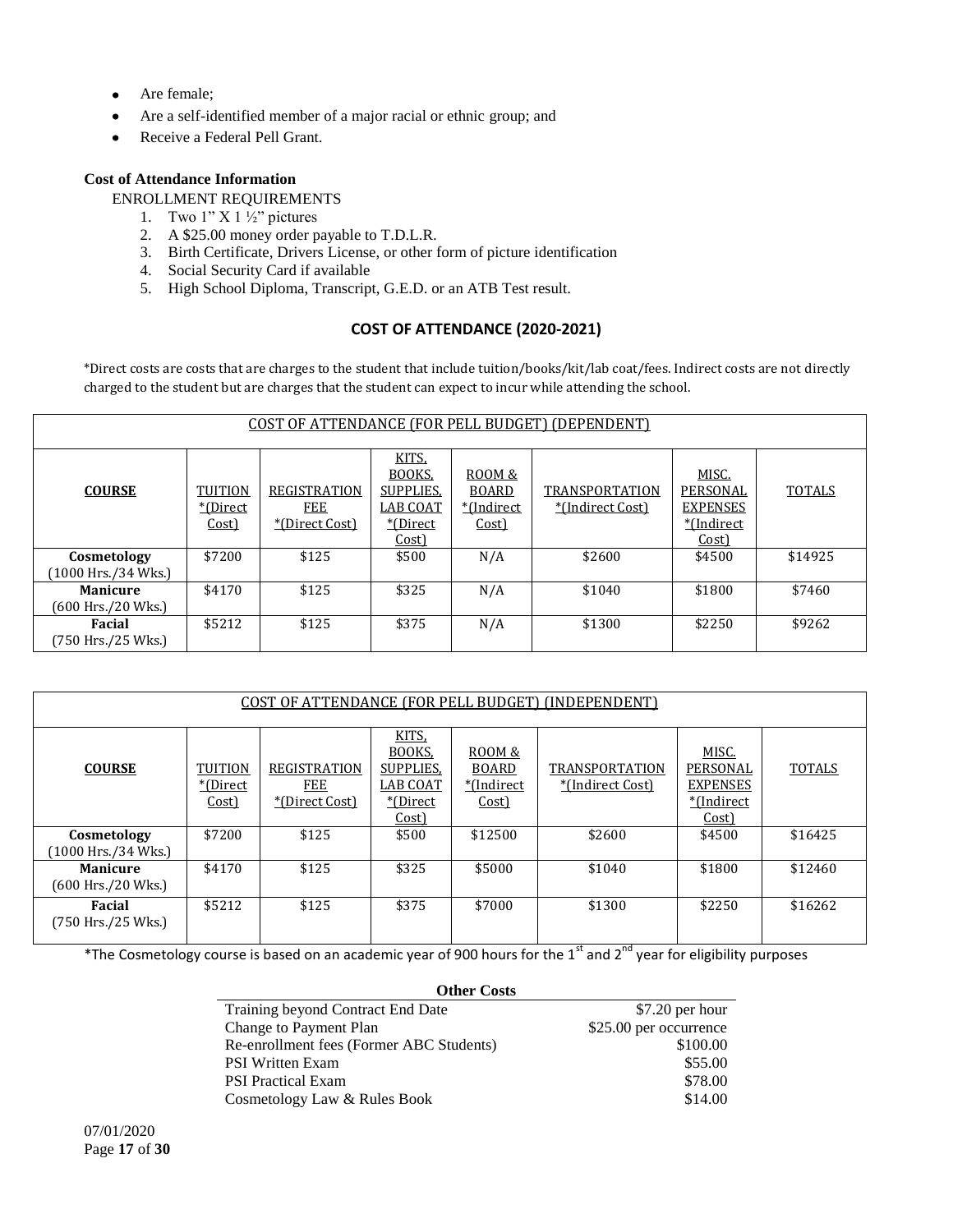# **COST AND PAYMENT TERMS**

Student and sponsor(if applicable) agree to pay the school the tuition and fees for the program selected according to the approved payment plan started below. The school may, at its option and without notice, prevent student from attending class until any applicable unpaid balance or payments are satisfied. School will charge additional tuition for hours remaining after the contract ending date at the rate of \$7.2 per program hour, or any part thereof, payable in advance until graduation. The school will charge a registration fee for students enrolling or transferring to the school of \$100.00. The school will charge a re-entry fee to students who have withdrawn and wish to re-enter more than 30days after termination, of \$100.00. The tuition rates current at the time of re-entry will apply to the balance of training hours needed for students who re-enroll more than 30 days after the formal withdrawal date unless mitigating circumstances apply. Methods of payment include full payment at time of signing the enrollment Agreement, registration fee paid at time of signing agreement with balance paid prior to start date or through an approved payment plan as stated herein. Payment may be made by cash, check and money order. Students are responsible for paying the total tuition and fees and for repaying

# *EXPENDABLE SUPPLIES*

The school furnishes all expendable supplies used for training. Students wishing to perform personal services must provide their own supplies.

# *ROOM & BOARD:*

The school does not provide institutional housing for attending students.

# **Textbook Information Disclosures**

The following books listed are the current books used in conjunction with the Texas State Board Examinations. The school provides the following books for those wishing to purchase from the school. These books will be used with the school's course curriculum. Only the textbook is provided with the course, the other books are recommended, but not mandatory.

| <b>Cosmetology Course</b>                                    |                            |  |  |  |  |
|--------------------------------------------------------------|----------------------------|--|--|--|--|
| Milady's Standard Cosmetology 2012 Textbook                  | ISBN-13: 987-1-4390-5929-6 |  |  |  |  |
|                                                              | ISBN-10:1-4390-5929-2      |  |  |  |  |
| Milady's Cosmetology Theory Workbook                         | ISBN-13: 978-1-4390-5923-4 |  |  |  |  |
|                                                              | ISBN-10:1-4390-5923-3      |  |  |  |  |
| Milady's Cosmetology Exam Review                             | ISBN-13: 978-1-4390-5921-0 |  |  |  |  |
|                                                              | ISBN-10: 1-4390-5921-7     |  |  |  |  |
|                                                              |                            |  |  |  |  |
| <b>Esthetician Course</b>                                    |                            |  |  |  |  |
| Milady's Standard Fundamentals for Esthetician 2013 Textbook | ISBN-13: 978-111130689-2   |  |  |  |  |
|                                                              |                            |  |  |  |  |
| Milady's Esthetician Exam Review                             | ISBN-13: 978-111130692-2   |  |  |  |  |
|                                                              |                            |  |  |  |  |
| <b>Manicurist Course</b>                                     |                            |  |  |  |  |
| Milady's Standard Nail Technology                            | ISBN-13: 978-143549768-9   |  |  |  |  |
|                                                              |                            |  |  |  |  |
| Milady's Standard Nail Student Workbook                      | ISBN-13: 978-143549764-1   |  |  |  |  |
|                                                              |                            |  |  |  |  |
| Milady's Standard Nail Exam Review                           | ISBN-13: 978-143549763-4   |  |  |  |  |
|                                                              |                            |  |  |  |  |

# **Net Price Calculator**

The net price calculator disclosure requirement is part of the Higher Education and Opportunity Act (HEOA), which reauthorizes the Higher Education Act. "The calculator shall be developed in a manner that enables current and prospective students, families, and consumers to determine an estimate of a current or prospective student's individual net price at a particular institution," the law states. The net price calculator is used to assist current and prospective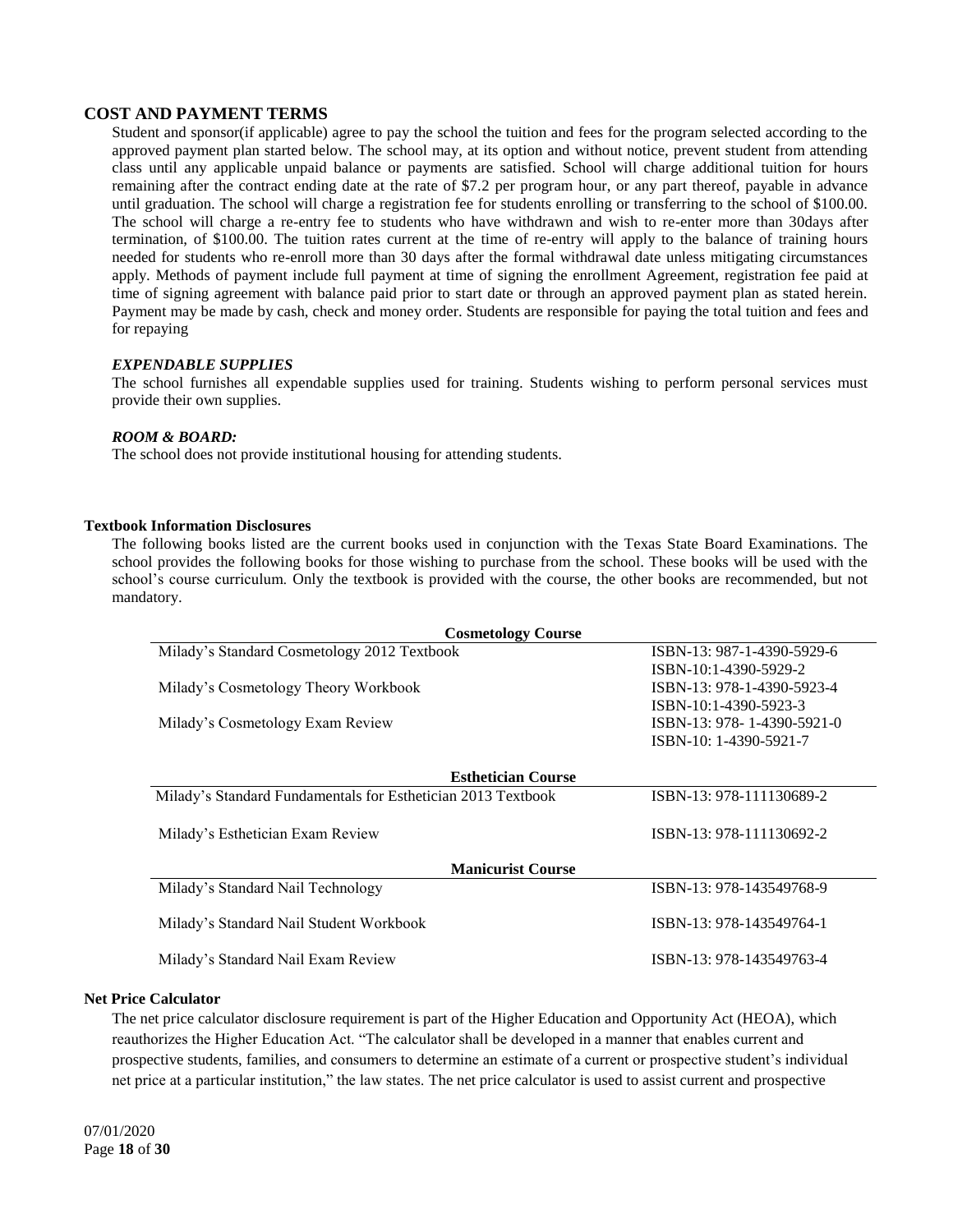students in estimating the individual net price for an institution. The net price calculator will be available on the school website. It can be found here: *<http://advancedbeautycollege.net/financial%20aid.htm>*

# **Cancellation and Settlement Policy**

ADVANCED BEAUTY COLLEGE maintains a cancellation and settlement policy which complies with State of Texas, Accrediting Commission, and Department of Education (if applicable) requirements and refund calculations are prepared for each student. In the event the student drops or is otherwise terminated, the school's Refund Policy will apply to the Total Cost of the Program.

Full refund of money paid by a student if the student;

- A. If student is rejected by school or if student cancels the enrollment agreement not later than midnight of the third day after the date the agreement or contract is signed by the student, excluding Saturdays, Sundays, and legal holidays;or
- B. Entered into the enrollment agreement or contract because of a misrepresentation made;
	- 1. In the advertising or promotional materials of the school;or
	- 2. By an owner or representative of the school.

# **Refund Policy**

- A. This refund policy will apply to tuition and fees charged in the enrollment agreement. Other charges to the student for books, kit items, products, etc., or debts to the school incurred by the student will be itemized separately at time of withdrawal. Students who withdraw may not return used books or kit items to the school for credit as they cannot be re-sold in used condition. Any termination/withdrawal fee may not exceed \$100.00.
	- 1. Fails to enter the course of training;
	- 2. Withdraws from the course of training; or
	- 3. Is terminated from the course of training before completion of the course.
	- 4. The refund is based on the period of the student's enrollment, computed on the basis of course time expressed in scheduled hours, as specified by an enrollment agreement, contract.
	- 5. The effective date of termination for refund purposes is the earliest of:
		- a. The last date of attendance if the student is terminated by the school;
		- b. The date the license holder the receives the student's written notice of withdrawal;
		- c. 10 school days after the last date of attendance
		- d. Failure to return from leave of absence within 10 days of date scheduled.
	- 3 The school may retain not more than \$100 if
		- a. Tuition is collected before the course of training begins; and
		- b. The student fails to withdraw from the course of training before the cancellation period expires.c
		- c. A student cancels his/her contract after three business days after signing, but prior to entering classes, he/she shall be entitled to a refund of all monies paid to the school less \$100.00 non-refundable application fee with the school for any course of study.
- B. Refund of tuition and fees:
	- 1. For students who enroll and begin classes but withdraw, or are terminated, prior to program completion and during the last 50% of the scheduled course, the school:
		- a. May retain 100% of tuition and fees paid by the student; and
		- b. Is not obligated to refund any additional outstanding tuition.
	- 2. For students who enroll and begin classes but withdraw, or are terminated, prior to program completion and within the first 50% of the scheduled course, the school shall refund:
		- a. 90% of any outstanding tuition for a withdrawal or termination that occurs during the first week or first one- tenth of the course, whichever period is shorter;
		- b. 80% of any outstanding tuition for a withdrawl or termination that occurs after the first week or first onetenth of the course, whichever period is shorter, but within the first three weeks of the course.
		- c. 75% of any outstanding tuition for a withdrawal or termination that occurs after the first three weeks of the course but not later than the completion of the first 25percent of the course; and
		- d. 50% of any outstanding tuition for a withdrawal or termination that occurs not later than the completion of the first 50 percent of the course.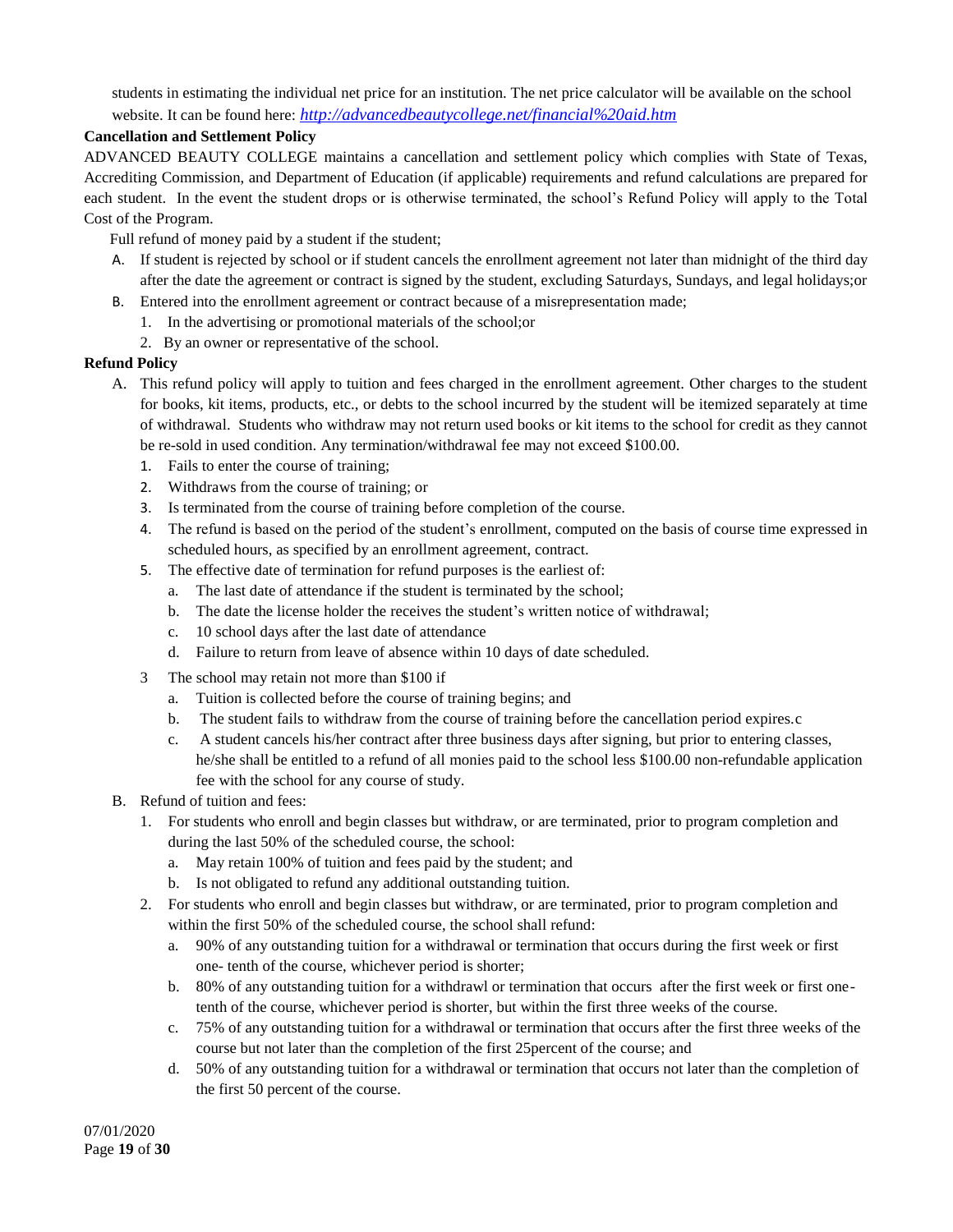- 3. Any refund owed must be paid not later than the 30th day after the date the student becomes eligible for the refund.
- 4. In case of illness or disabling accident, death in the immediate family, or other circumstances beyond the control of the student, the school will consider a settlement due to "mitigating" circumstances.
- 5. In the event of school closure, the Department of Licensing and Regulation shall attempt to arrange for students to attend another private beauty culture school (Section 1602.463). If the student cannot be placed in another school, the student's tuition and fees shall be refunded under the Department of Licensing and Regulation refund policy Section 1602.458. If a student does not accept a place that is available and reasonable in another school, the student's tuition and fees shall be refunded underthe policy maintained by the closed school under Section 1602.459.

# **Return to Title IV Policies**

The return to Title IV funds is administered by the financial aid department. This policy applies to students who withdraw (officially, unofficially or fail to return from a leave of absence) or are dismissed from enrollment at Advanced Beauty College. It is separate and distinct from the Advanced Beauty College Refund Policy in the school catalog and on the contract. Therefore, the student may still owe funds to the school to cover unpaid institutional charges. The school may also attempt to collect from the student any Title IV program funds that the school was required to return. The calculated amount of the "Return to Title IV Funds" that is required for students affected by this policy are determined according to the following definitions and procedures, as prescribed by regulation.

The Institution has 45 days from the date the institution determines that the student withdrew to return all unearned funds for which it is responsible. The school is required to notify the student if they owe a repayment via written notice.

The Return to Title IV Funds (R2T4) regulation does not dictate the institutional refund policy, however. The calculation of Title IV funds earned by the student has no relationship to the student's incurred institutional charges.

A school is required to determine the earned and unearned Title IV aid a student has earned as of the date the student ceased attendance based on the amount of time the student was scheduled to be in attendance.

# **Withdrawal before 60%:**

Advanced Beauty College must perform a R2T4 to determine the amount of earned aid up through the 60% point in each *payment period*. Advanced Beauty College will use the Department of Education's prorate schedule to determine the amount of R2T4 funds the student has earned at the time of withdrawal. After the 60% point in the payment period or period of enrollment, a student has earned 100% of the Title IV funds he or she was scheduled to receive during the period. The institution must still perform a R2T4 to determine the amount of aid that the student has earned.

# **Withdrawal after 60%:**

For a student who withdraws after the 60% point-in-time, there are no unearned funds. However, Advanced Beauty College will still determine whether the student is eligible for a post-withdrawal disbursement.

Note: Advanced Beauty College has provided an example of the calculation used to determine the amount of unearned aid a student would be expected to repay based on the reported last day of attendance of the term from which a student withdraws.

Example of Calculation: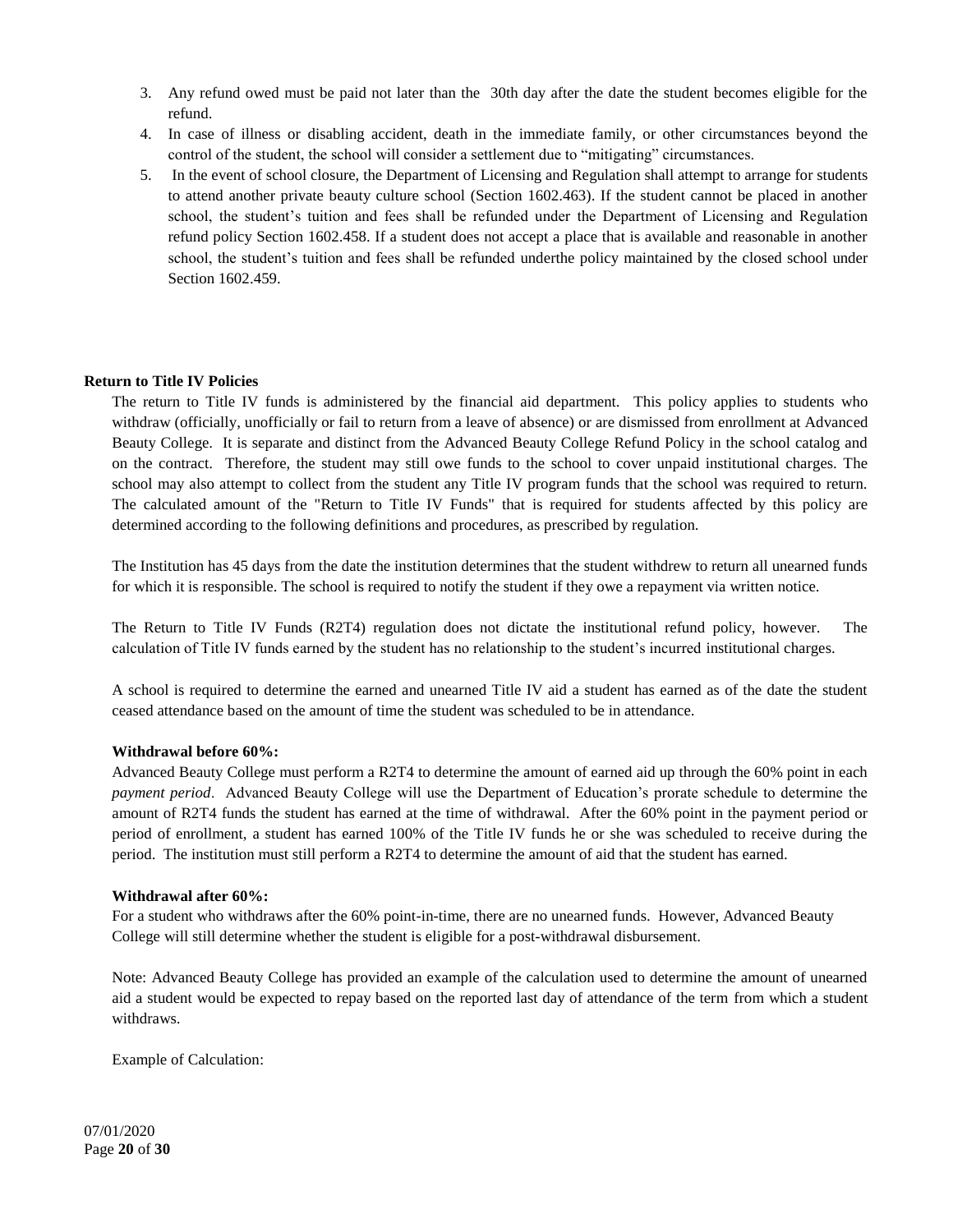1. Determine the percentage of Title IV aid earned by the student by taking the clock hours the student was scheduled to complete in the payment period, divided by the total clock hours in the payment period (excluding breaks of 5 days or more AND days the student was on an approved LOA)

 $69$  (completed hours) = 15.3% (% of completed clock hours) 450 (total hours)

2. Determine the amount of Title IV aid earned by the student by multiplying the percentage of Title IV aid earned times the total of the Title IV aid disbursed plus the Title IV aid that could have been disbursed for the payment period.

```
15.3 % X $2,366.00 = $362.00 (Amount of aid earned by student)
```
3. If this amount is greater than the total Title IV aid disbursed for the payment period, a Post-withdrawal disbursement will be calculated; if the amount is less than the amount of Title IV aid disbursed, the difference will be returned to the Department of Education.

# Withdrawals – Official vs. Unofficial:

The Financial Aid Officer at Advanced Beauty College can provide you with the requirements and procedures for officially withdrawing from school.

A student who withdraws is one who either officially goes through a "withdrawal" from Advanced Beauty College, unofficially withdrawals (is administratively withdrawn), suspended, or officially withdraws and submits it in writing to school director.

A student's withdrawal date is determined by using one of the following:

- the date the student began the institution's official withdrawal process or officially notified the institution of intent to withdraw
- 30 days after student's last day of attendance--date used on Return to Title IV as date of determination will be last day of attendance.
- the student's last date of attendance at a documented academically related activity

A student may rescind his or her official notification to withdraw by filing a written statement with the School Director that he/she is continuing to participate in academically-related activities, and intends to complete the term (payment period) for which payment of Title IV funds were or would be received. The rescission of withdrawal is negated if the student subsequently ceases to attend prior to the end of the payment period. The withdrawal date then is the student's original date of withdrawal.

Failure to return from an LOA:

If a student does not return on their scheduled date from a documented Leave of Absence, Advanced Beauty College will withdraw the student 10 days after they were scheduled to return. Their last day of attendance will then be the last day they clocked in prior to the LOA.

# Earned AID:

Title IV aid is earned in a prorated manner on a per diem basis (clock hours) up to the 60% point in the payment period. Title IV aid is viewed as 100% earned after that point in time. A copy of the worksheet used for this calculation can be requested from the financial aid director.

In accordance with federal regulations, when Title IV financial aid is involved, the calculated amount of the R2T4 Funds is allocated in the following order:

- unsubsidized FFELP loans
- subsidized FFELP loans
- $\bullet$ Unsubsidized Direct Loans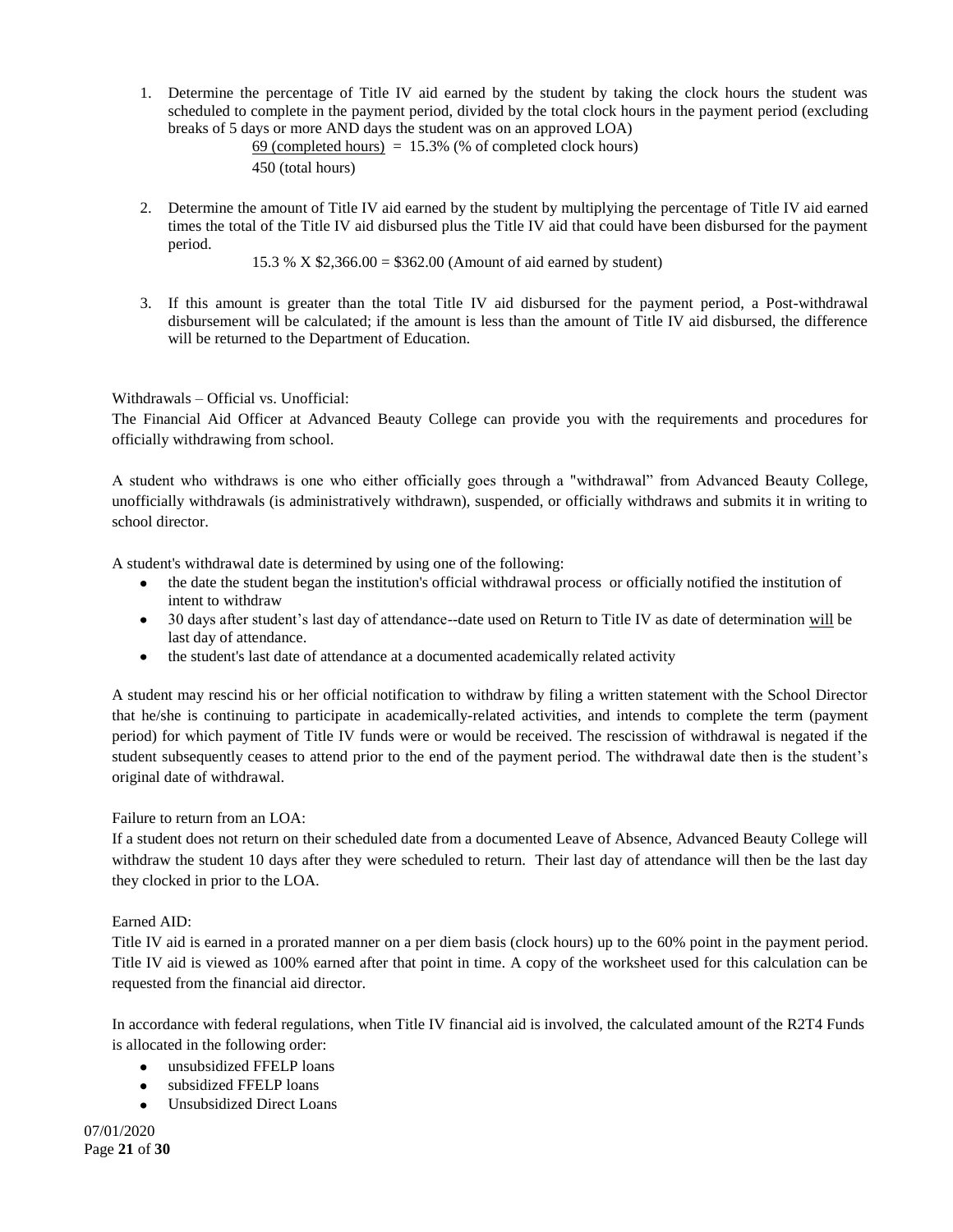- Subsidized Direct Loans  $\bullet$
- Federal PLUS loans
- Direct PLUS loans
- Federal Pell Grants

# **Advanced Beauty College's responsibilities in regard to the return to Title IV funds follow:**

- providing students with the information given in this policy;
- identifying students who are affected by this policy and completing the Return to Title IV Funds calculation for  $\bullet$ those students;
- Returning any Title IV funds that are due the Title IV programs.

# **The student's responsibilities in regard to the return to Title IV funds include:**

- Returning to the Title IV programs any funds that were disbursed to the student and which the student was determined to be ineligible for via the Return to Title IV Funds calculation.
- Any notification of a withdrawal should be in writing and addressed to the School Director.
- A student may rescind his or her official notification of intent to withdraw. Submission of intent to rescind a withdrawal notice must be filed in writing.
- Either of these notifications, to withdraw or a rescission of intent to withdraw must be submitted to the School Director in writing.

If you would like examples of the worksheets for this Return to Title IV Funds policy, contact the Financial Aid Director at 214-492-2076.

# **Post Withdrawal:**

If you did not receive all of the funds that you earned, you may be due a post-withdrawal disbursement. If the postwithdrawal disbursement includes loan funds, the institution must get your permission before it can disburse them. You may choose to decline some or all of the loan funds so that you don't incur additional debt. The Institution may automatically use all or a portion of your Post-withdrawal disbursement (including loan funds, if you accept them) for tuition and fees. For all other school charges, the institution needs your permission to use the post-withdrawal disbursement. If you do not give your permission, you will be offered the funds. *However, it may be in your best interest to allow the school to keep the funds to offsetany institutional fees incurred while enrolled at the school.*

The school must advise the student or parent that they have 14 calendar days from the date the school sent the notification to accept a post-withdrawal disbursement. If a response is not received from the student or parent within the permitted time frame or the student declines the funds, the school will return any earned funds that the school is holding to the Title IV programs.

If Advanced Beauty College is not required to return all of the excess funds, you must return the remaining amount.

Any amount of unearned grant funds that you must return is called an overpayment. The amount of a grant overpayment that you must repay is half of the grant funds you received or were scheduled to receive. You must make arrangements with your school or the Department of Education to return the unearned grant funds.

The requirements for Title IV program funds when you withdraw are separate from any refund policy that your school may have. Therefore, you may still owe funds to the school to cover unpaid institutional charges. Your school may also charge you for any Title IV program funds that the school was required to return. If you don't already know what your school's refund policy is, you may ask your Financial Aid Director for a copy of the refund policy, or refer to your student contract.

If you have questions about your Title IV program funds, you can call the Federal Student Aid Information Center at:

1-800-4-FEDAID (1-800-433-3243) TTY users may call: 1-800-730-8913 You may also contact your Financial Aid Advisor at: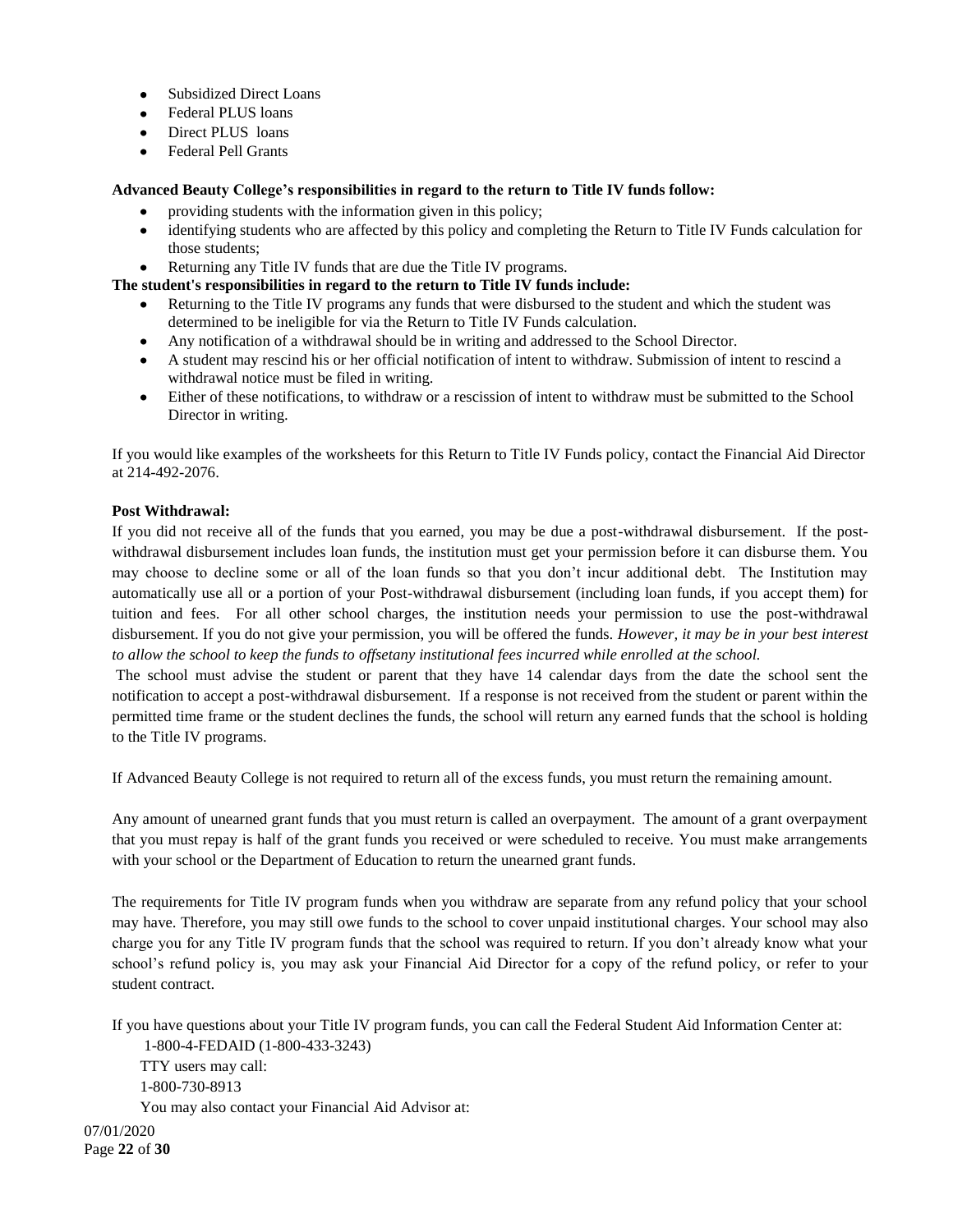# 214-492-2076

Information is also available on Student Aid on the Web at: www.studentaid.ed.gov *\*This policy is subject to change at any time, and without prior notice*

# **Academic Program Information**

# *GRADING SYSTEM:*

Students must maintain a minimum of 70% or higher average in Theory. If a student retakes an exam, the filing grade & the retake grade will be averaged. Students must also maintain a minimum of 70% or higher average on all practical procedures.

# *COURSE PROGRAMS*

The school offers courses in cosmetology, esthetician& manicurist. Federal student aid is available for the cosmetology,esthetician and manicurist course at this time.

# *ALL COURSE DESCRIPTIONS:*

The course are designed to train the students in the theory and practical procedures in preparation for the job market, as well as educate them on the proper work habits in respect to sanitation, health and safety procedures. They also encourage self-reliance, initiative, professional ethics, leadership & teamwork.

# **Course Objectives and Outlines**

Each course is designed with the following objectives. Upon graduation, students should be able to:

- Develop good habits of performing properly in the interest of safety and hygiene for one's self and others.
- Conduct each technical job assigned in an orderly and professional manner.
- Learn to select wisely, care for and use correctly commercial products related to the application of beauty treatments.
- Be encouraged to keep abreast of all new and unique developments in the practice of Esthetics.
- Perform the basic manipulative skills including hair styling, color processing, chemical reformation, scalp/hair conditioning, facials, manicures and pedicures and other phases of Cosmetology.

# *COURSE FORMAT:*

The Cosmetology course will consist of measuring student's skill, competency and progress through lecture, demonstration, audio-visual materials, and illustrations, written and practical examinations. There will also be many occasions where there will be guest speakers, field trips and educational competitions students can partake in to enrich their learning experience.

# *INSTRUCTIONAL METHOD:*

Courses will use lectures, demos and student participation. Students will demonstrate their competency in cosmetology theory and practice through mannequin repetitions and floor activities. Instruction will be supplemented with visual aids, student exercises, student presentation and other instructional techniques.

# *GRADING PROCEDURES:*

Class attendance and participation are mandatory and will be graded. Students are required to be prepared for class with textbook, notebook, pen or pencil, assignments and any additional items as assigned. A student must successfully complete a required number of each type of service. Services will be graded.

New classes start every Tuesday.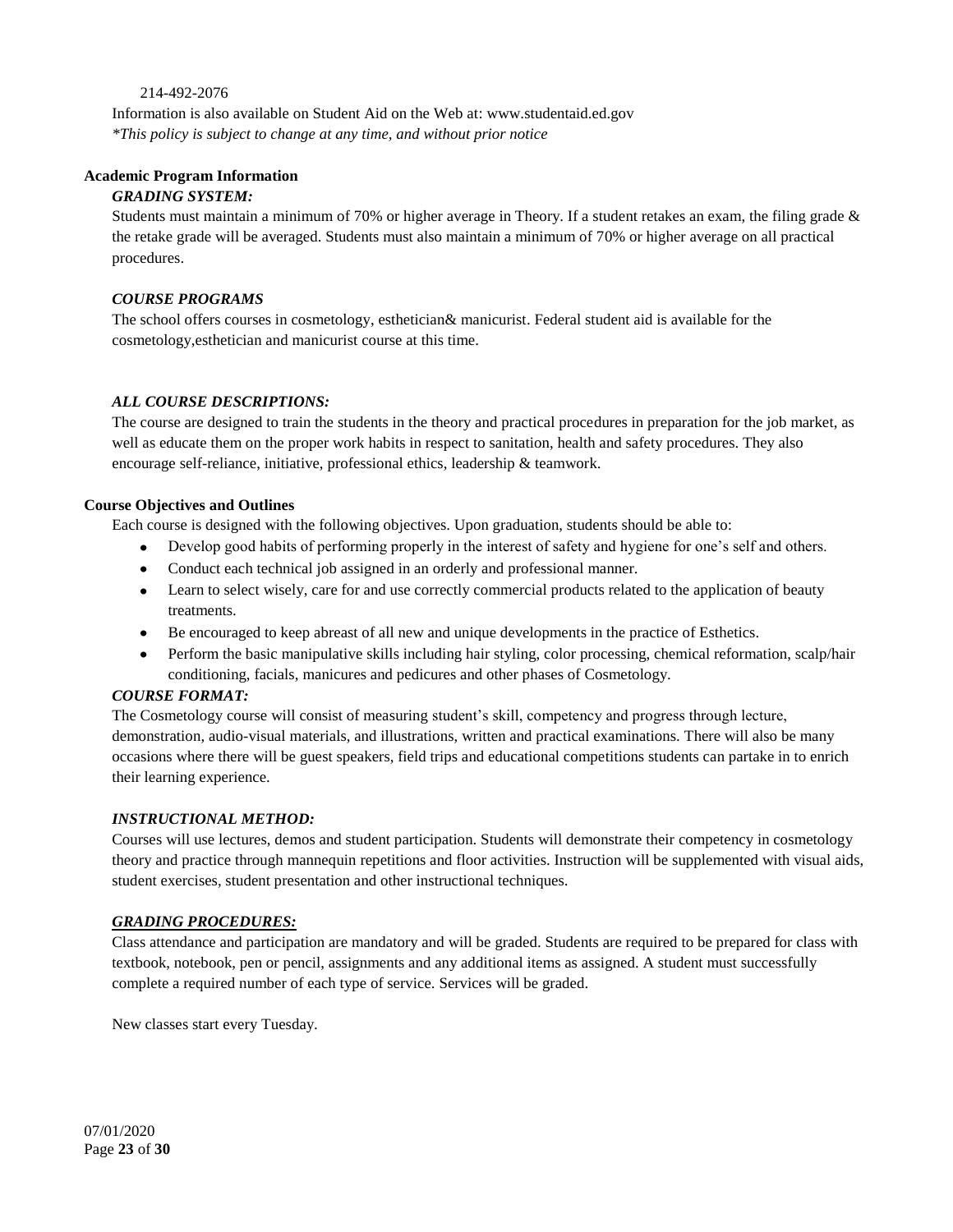# *COSMETOLOGY COURSE OUTLINE – 1000 hours*

Description: The art and science of cosmetology. Focuses primarily on hairstyling, but also trains students in basics of manicure and facials.

References:

Milady's Standard Cosmetology Textbook 2012

Milady's Standard Cosmetology Theory Workbook 2012

Milady's Standard Cosmetology Exam Review 2012

| HOURS | Subject:                                                                            |
|-------|-------------------------------------------------------------------------------------|
| 75    | Orientation: School Rules & Regulation, Professional and Personal Development,      |
|       | Professional Ethics, Hygiene and Good Grooming, Personality Development,            |
|       | Employee/Customer-Employee/Employer Relationship, Public Relations Salesmanship,    |
|       | Business & Salon Operations, Bacteriology, Decontamination & Infection Control,     |
|       | TDLR Rules & Regulations.                                                           |
| 75    | Shampoo & Related Theory: Shampoo, Product Knowledge, Use & Safety, Practical       |
|       | Application of Shampooing                                                           |
| 25    | Hair & Scalp: Scalp Treatment & Manipulations, Hair Treatments, Instant Treatments, |
|       | Skin and Scalp, Disorders of the Hair and Scalp, Electricity                        |
| 100   | Permanent Waving And Related Theory: Product Knowledge, Use and Safety, Selecting   |
|       | Correct Perm, Analysis of Hair and Scalp, Section and Wrapping, Alkaline vs. Acid,  |
|       | Relaxers - Thio and Sodium Hydroxide, Practical Applications of Relaxers.           |
| 150   | Hair Coloring and Related Theory: Product Knowledge, use & Safety, Analysis of Hair |
|       | and Sc alp, Law of Color, Types of Color, Practical Application of Color            |
| 100   | Manicuring and Related Theory: Product Knowledge, Use, and Safety, Manicuring and   |
|       | Pedicures, The nail and Disorders, Hand and Arm Massage, Foot and Leg Massage,      |
|       | Artificial Nails, Nail Art                                                          |
| 50    | Facials and Related Theory: product Knowledge, Use and Safety, Facials and Related  |
|       | Theory, Skin and Disorders, Superfluous Hair Removal, Lash and Brow tinting,        |
|       | Practical Application of Facial Makeup                                              |
| 200   | Hair Cutting and Related Theory: Implements, Their Use and Safety, Bone Structure,  |
|       | Basic Shaping with Razor and Scissors, Thinning and Tapering                        |
| 200   | Hair Styling and Related Theory: Product Knowledge, use & Safety, Line and Design,  |
|       | Pincurls, Fingerwaves, Roller Placement, Style Patterns, Thermal Iron Curling, Blow |
|       | Drying and Styling                                                                  |
| 50    | Combouts: Hair Styling Techniques, Back Combing/Brushing Techniques, Creative       |
|       | Combouts                                                                            |
| 50    | Chemistry and Anatomy: Science of Chemistry, Study of Matter, Chemistry of Water,   |
|       | Chemistry of Permanent Waving, Chemistry of Relaxers, Chemistry of Haircolor,       |
|       | Cosmetic Chemistry, Study of Anatomy-Human Body                                     |
| 75    | Salon Management and Practices: Intro to Business and Salon Operations, Facts For   |
|       | Opening A Salon, Financial Considerations for Operating A Salon, Business Operation |
|       | and Personnel Management, Principles and Practices of Good Selling, Importance of   |
|       | Advertising, Personal and Business Taxes                                            |

### *ESTHETICIAN COURSE OUTLINE – 750 hours*

Description: Specializes in beautifying the skin. References:

Milady Standard Esthetics: Fundamentals, 11 th Ed.

HOURS Subject: 50 Orientation: School Rules and Regulations, History of Skin Care & Cosmetics, Career Opportunities, Visual Impressions, Personality Ethics, TDLR Rules & Regulations 40 Sanitation Safety and First Aid: Sanitation and Prevention of Microorganisms, Bacteria and Viruses, Disinfectant and Sterilization, Handling Hazardous Waste Materials, How to prevent cross-contamination using proper equipment and tools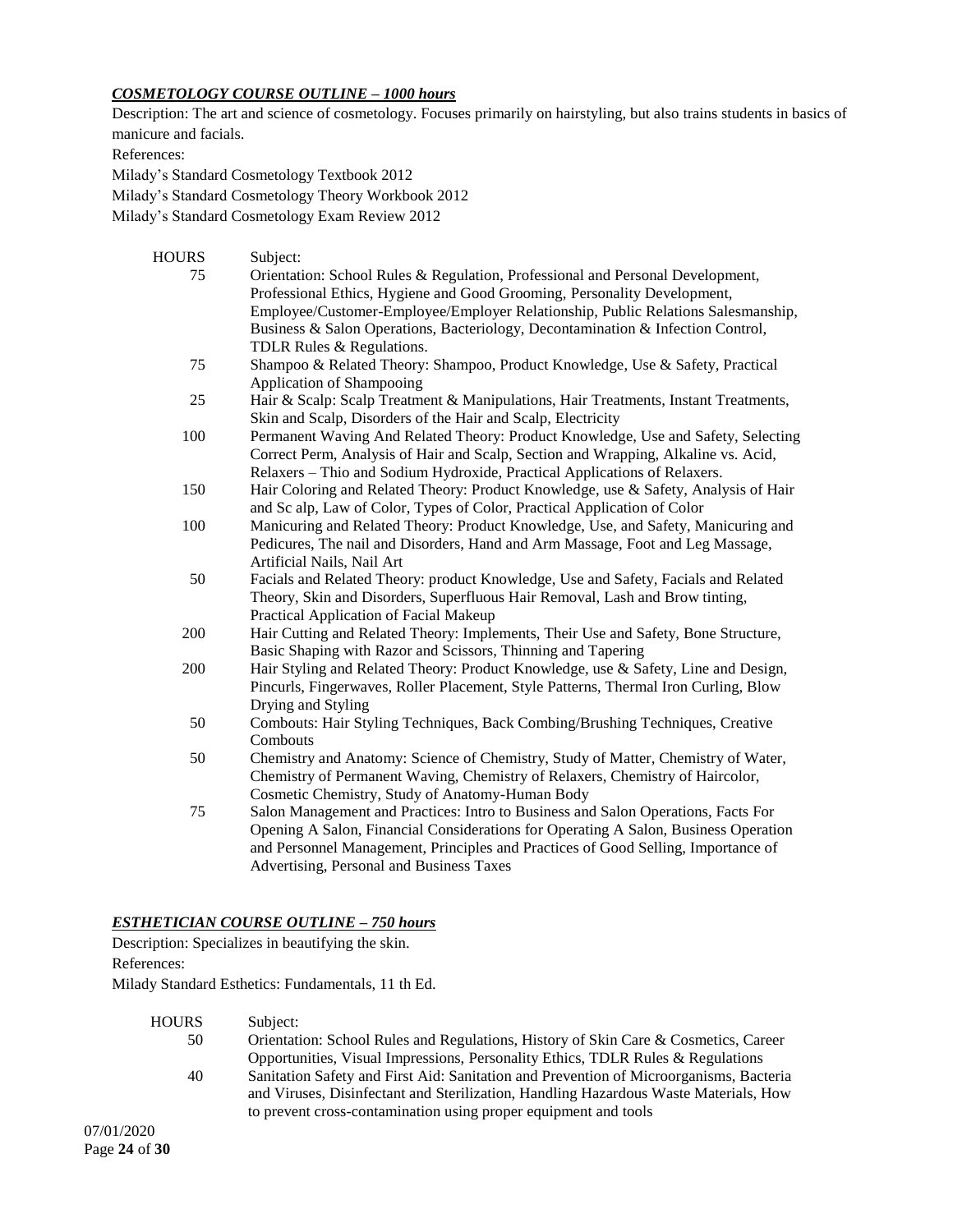- 90 Anatomy and Physiology: Skull and neck bones, Functions of Facial and Neck Bones, Nerves throughout the face and neck, Tissues and Their Functions, Lymphatic System
- 50 Chemistry: Elements of Basic Chemistry, Cosmetic Ingredients
- 75 Electricity, Machines, and Related Equipment: Flow of Electricity, Direct and Alternation Current, Machines used in Skin Analysis, Machines used in Skin Care Treatment, Maintenance of Each Machine
- 50 Care of Client Consultation/Analysis: Skin Types and treatment, Skin Conditions, Genetics Role in Skin Treatments, Health Analysis, Fitzpatrick Scale
- 225 Facial Treatment: Products used in Facial and Room Setup, Product Knowledge, Use &Safety, Deep Cleansing, exfoliation and extractions, Mask Therapy, Massage movements, Benefits of Facials, Facial with machine, Men's Facials
- 35 Management
- 25 Superfluous Hair Removal: Morphology, General Categories of Hair Removal
- 15 Aromatherapy: Product Knowledge, use & Safety, Functions of Essential Oils
- 10 Nutrition: Proteins, Fats and Carbohydrates, Nutrition and Health of the Skin
- 10 Color Psychology: Primary Colors, Complementary Colors, Color Temperature
- 75 Makeup: Product Knowledge, use and Safety, Make-up Techniques, Face Shapes, Eye shapes and connection techniques, Choosing a makeup product collection

# *MANICURIST COURSE OUTLINE – 600 hours*

Description: Specializes in the art form and care of nails. References:

Milady's Standard Nail Technology, 6 th Ed.

| <b>HOURS</b> | Subject:                                                                                     |
|--------------|----------------------------------------------------------------------------------------------|
| 15           | Orientation: School Rules and Regulations, Professional and Personal Development,            |
|              | Professional Ethics, TDLR Rules and Regulations                                              |
| 15           | Equipment, Implements, and Supplies                                                          |
| 320          | Procedures: Product chemistry, knowledge, use and safety, Basic manicure and pedicure,       |
|              | Oil manicure, Removal of stains, Repair work, Hand and arm massage, Buffing,                 |
|              | Application of polish, Application of artificial nails, Application of cosmetics fingernails |
|              | preparation to build new nail, Application of nail extensions (Sculptured nails, Tips,       |
|              | Wraps, Fiberglass/gels, Odorless products)                                                   |
| 70           | Anatomy and Physiology of Arms and Hands: Bones (Major bones, Functions), Muscles            |
|              | (Major muscles, Functions), Nerves (Major nerves, Functions), Skin (Structure,               |
|              | Functions, Appendages, Conditions, Lesions), Nails (Structure and Composition, Growth        |
|              | and regeneration, Nail irregularities, Nail diseases)                                        |
| 100          | Bacteriology, Sanitation and Safety Measures: Sanitation (Definition, Importance, Rules      |
|              | & Regulation, Methods), Safety Measures, Hazardous Chemicals, Ventilation odor in            |
|              | Salons                                                                                       |
| 80           | Professional Practices: Manicuring as a Profession (Vocabulary & Ethics), Salon              |
|              | Procedures (Hygiene and good grooming, Professional attitudes and salesmanship,              |
|              | Public relations, Salon business management)                                                 |

# **Transfer of Credits/ Clock Hours**

# TRANSFER STUDENTS

Transfer students are accepted upon certification in writing from Texas Department of Licensing and Regulation (―T.D.L.R.‖) according to State Law. Minimum clock hours required for acceptance are: COSMETOLOGY - 300; ESTHETICIAN – 150; and MANICURIST - 200. Students must receive at least 25% of the course hours for which they are enrolled in order to receive a diploma from ADVANCED BEAUTY COLLEGE. Students transferring from other schools must have no more than 1125 hours for the cosmetology course, no more than 450 hours for the Manicurist Course, and no more than 562.50 hours for the Esthetician Course. Costs will be adjusted accordingly. It is our policy not to solicit or enroll students currently enrolled in another cosmetology school.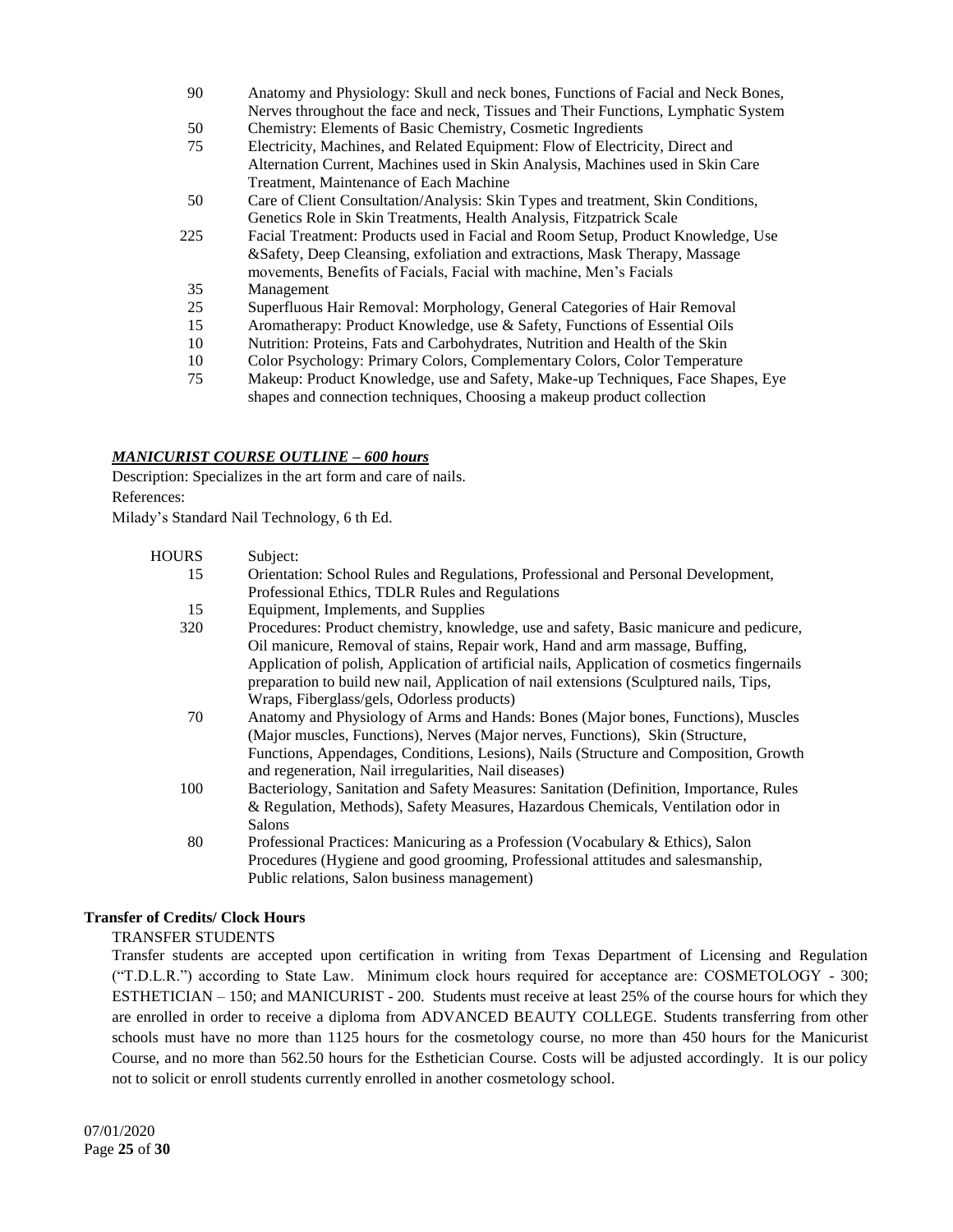### RE-ENROLLMENT STUDENTS

A former drop student may re-enroll in the same course and receive credit for previous hours if financial obligations have been made to the school's satisfaction. Tuition will be charged at current hourly rate for hours needed to complete course of study. Other costs will be adjusted accordingly.

A student making satisfactory progress at the point of withdrawal may apply for re-enrollment in the school and will be considered to be making satisfactory progress at the point of re-entry.

A student failing to meet minimum satisfactory requirements at the point of withdrawal will be placed on Probation when accepted for re-enrollment until the next evaluation period upon appeal. Financial Aid will only be re-instated at the point when a student reaches the point where they are meeting Satisfactory Progress Standards.

Non-credit remedial courses have no effect upon a student's satisfactory progress status at ADVANCED BEAUTY COLLEGE

# **Accreditation Approval**

**ACCREDITATION** – Advanced Beauty College is nationally accredited by the: **National Accrediting Commission of Career Arts & Sciences (NACCAS)** 4401 FORD AVE. SUITE 1300

ALEXANDRIA, VA 22303-1432

[www.naccas.org](http://www.naccas.org/) (703) 600-7600

**LICENSING** –Advanced Beauty College is licensed and regulated by the:

**Texas Department of Licensing and Regulation (TDLR)**

P.O. Box 12157 Austin, Texas 78711-2157 [www.license.state.tx.us](http://www.license.state.tx.us/) (512) 463-6599 (800) 803-9202

# **Peer to Peer File-Sharing Disclosures**

Students of the school are prohibited by law to distribute copies of any copyrighted material. The unauthorized distribution of copyrighted material may subject the student to civil and criminal liabilities.

Chapter 12 of the Copyright Management and Systems Law:

§ 1204. Criminal offenses and penalties<sup>[5](http://www.copyright.gov/title17/92chap12.html#12-5)</sup>

- 1. In General. Any person who violates [section 1201](http://www.copyright.gov/title17/92chap12.html#1201) o[r 1202](http://www.copyright.gov/title17/92chap12.html#1202) willfully and for purposes of commercial advantage or private financial gain
	- a. shall be fined not more than \$500,000 or imprisoned for not more than 5 years, or both, for the first offense; and
	- b. shall be fined not more than \$1,000,000 or imprisoned for not more than 10 years, or both, for any subsequent offense.
- 2. Limitation for Nonprofit Library, Archives, Educational Institution, or Public Broadcasting Entity. Subsection (a) shall not apply to a nonprofit library, archives, educational institution, or public broadcasting entity (as defined under [section 118\(g\)\).](http://www.copyright.gov/title17/92chap1.html#118)
- 3. Statute of Limitations. No criminal proceeding shall be brought under this section unless such proceeding is commenced within five years after the cause of action arose.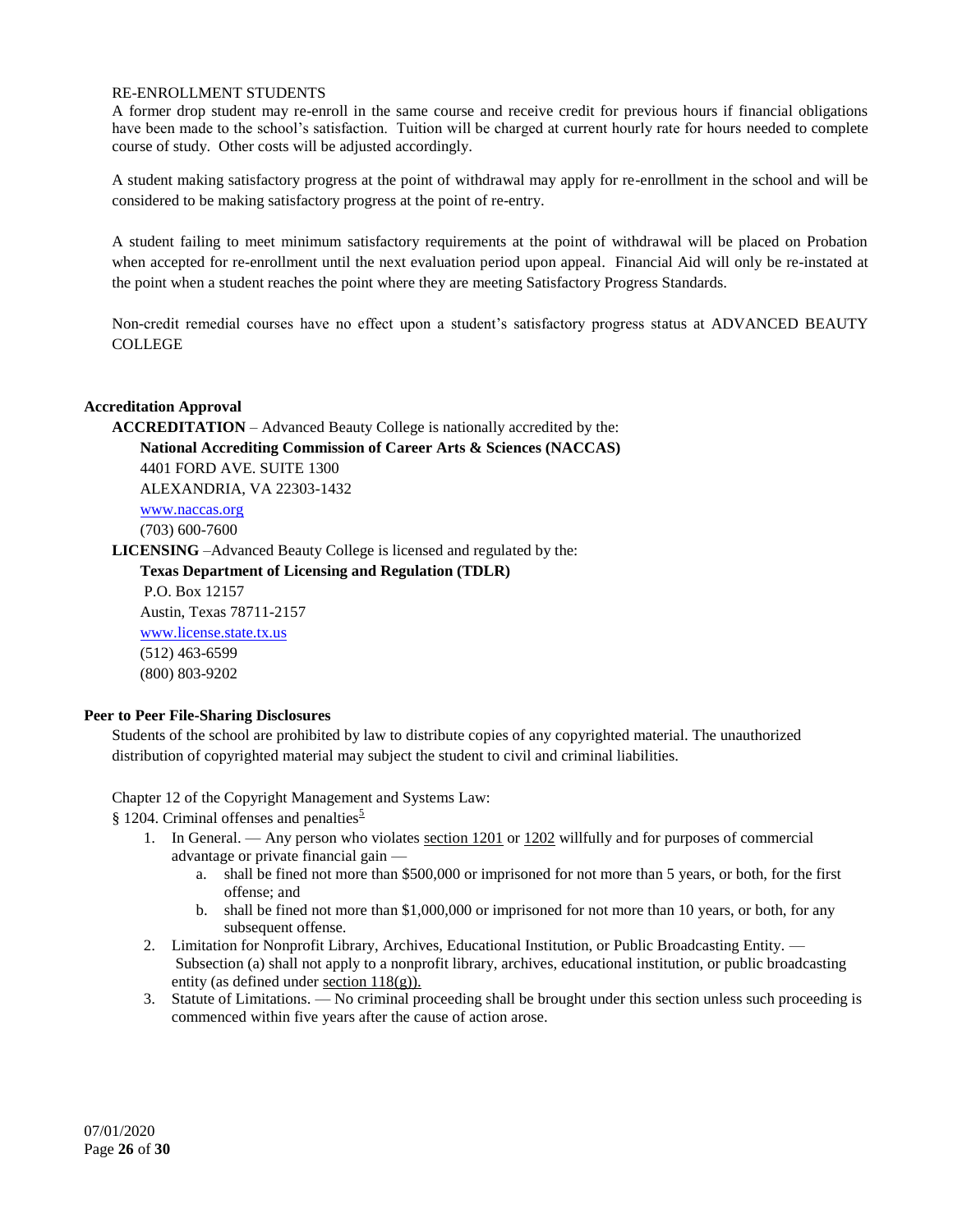# **HEALTH AND SAFETY**

# **Campus Security Act Disclosure Statement**

The Campus Security Act (Public Law 102-26) requires postsecondary institutions to disclose the number of instances in which certain specific types of crimes have occurred in any building or on any property owned or controlled by this institution which is used for activities related to the educational purpose of the institution and/or any building or property owned or controlled by student organizations recognized by this institution. These numbers do not reflect crimes specifically committed at Advanced Beauty College, but in the building and surrounding areas as a whole. In compliance with that law, the following reflects this institution's crime statistics for the period between  $1/1/2017 - 12/31/2017$ ,  $1/1/2018 - 12/31/2018$  and  $1/1/2019 - 12/31/2019$ . Rates reported below are in conjunction with the old location.

|  | <b>Report Distribution Date:</b> |  |
|--|----------------------------------|--|
|--|----------------------------------|--|

| Crimes Reported                        | 2017     | 2018     | 2019     | Location:<br>$C =$ Campus<br>N=Non-campus<br>$P = Public$ | Hate<br>Crime |
|----------------------------------------|----------|----------|----------|-----------------------------------------------------------|---------------|
| Murder (Includes non-negligent         | 0        | $\theta$ | $\theta$ |                                                           |               |
| manslaughter)                          |          |          |          |                                                           |               |
| Negligent manslaughter                 | $\Omega$ | $\theta$ | 0        |                                                           |               |
| Sex offenses (forcible & non-forcible) |          | 0        | 0        |                                                           |               |
| <b>Robberies</b>                       | 0        | 0        | 0        |                                                           |               |
| Aggravated assaults                    | $\Omega$ | $\Omega$ | $\Omega$ |                                                           |               |
| <b>Burglaries</b>                      | $\Omega$ | $\Omega$ | $\Omega$ |                                                           |               |
| Motor Vehicle Thefts (on Campus)       | 0        | $\theta$ | $\Omega$ |                                                           |               |
| Arson                                  |          | 0        |          |                                                           |               |

Occurrences within the 2017, 2018and 2019Calendar Years

| Number of arrest made for the following<br>crimes | 2017 | 2018 | 2019 | Referred for campus<br>disciplinary action?<br>(Yes)(No) |
|---------------------------------------------------|------|------|------|----------------------------------------------------------|
| Liquor Laws                                       |      |      |      |                                                          |
| Drug Laws                                         |      |      |      |                                                          |
| <b>Weapons Possession</b>                         |      | 0    |      |                                                          |

\*Crimes of murder, manslaughter, arson, forcible rape and aggravated assault that show evidence of prejudice based on race, religion, sexual orientation, ethnicity or disability as prescribed by the Hate Crime Statistical Act.

- 1. This institution does not employ campus security personnel but encourages both its employees and students to immediately report suspected criminal activity or other emergencies to the nearest available campus security officer, institutional official and/or in the event of emergency to directly contact local law enforcement or other emergency response agencies by dialing (911).
- 2. All students and employees are required to report any crime or emergency to their institutional official promptly. If a student or employee wishes to report a crime on a voluntary or confidential basis, the institutional official will be prepared to record and report the crime, but not the name of the informant. The student or employee may, in order to maintain confidentiality, submit the information in writing to his/her institutional official without signature. If the student wishes no to maintain confidentiality, the student will contact his/her teacher or school official who in turn will contact the nearest supervisor to report criminal actions or emergencies to the appropriate agency by calling (911).

Preparation for the Annual Disclosure of Crime Statistics report is obtain by the institution's secretary who contacts the correct police department District for statistics and the institution's "Daily Incident Log", and then records those statistics.

3. Only students, employees and other parties having business with this institution should be on institutional property. Staff, faculty, students, and prospective students or any person entering the premises must have and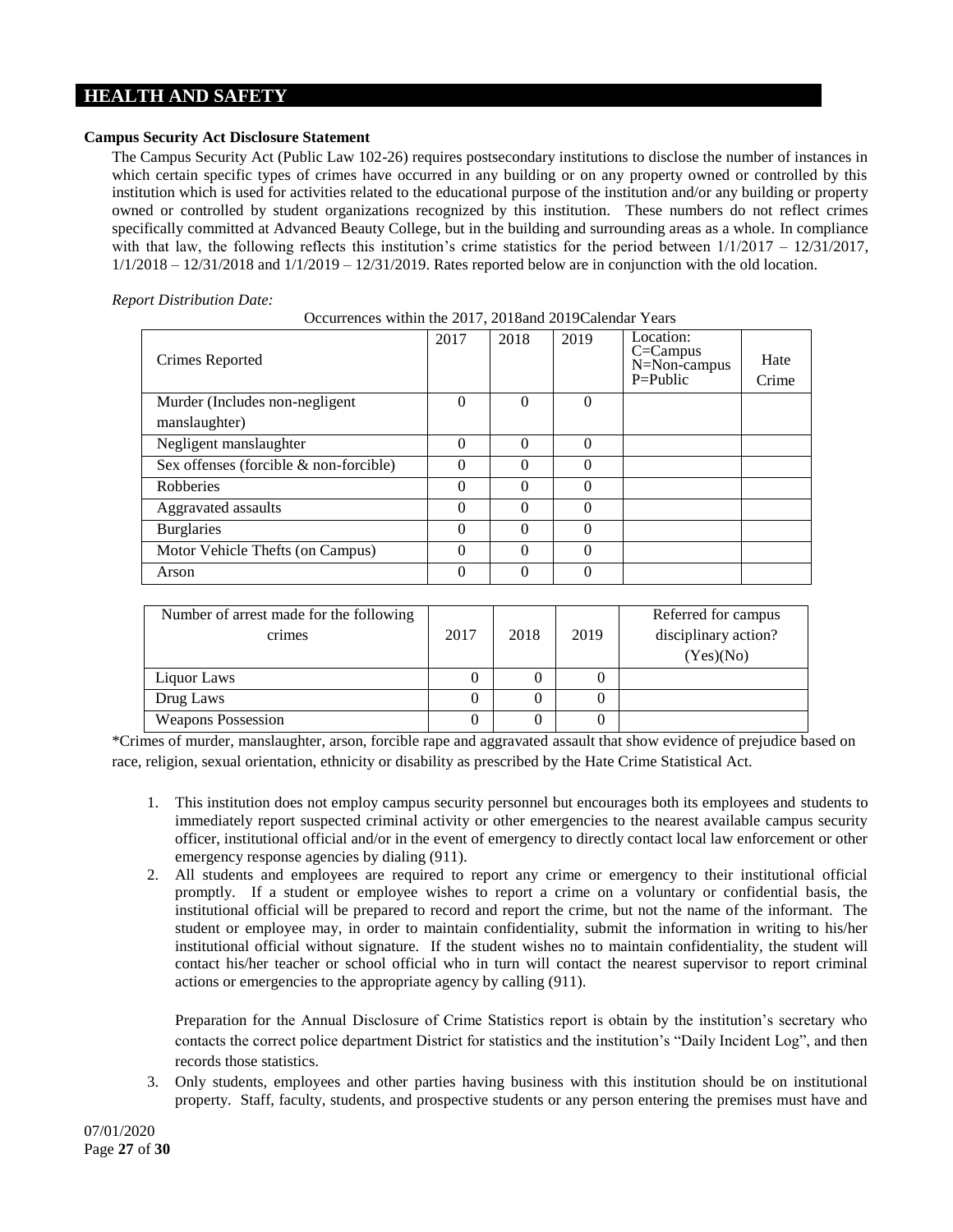display at all times a security identification badge. Those without an identification badge must sign in at the entrance and identify their purpose of visit, the person to be visited and register their time in and out of the building. The visitor must also wear a visitor's badge while on campus. All rear access doors leading to the campus are closed and locked during evening hours starting at 5:00pm. When the school closes for the night, the school's official or supervisor will inspect each floor to see that it is empty and then set the alarms on each floor and then lock down the campus. Other individuals present on institutional property at anytime without the express permission of the appropriate institutional official(s) shall be viewed as trespassing and may as such be subject to a fine and/or arrest. In addition, students and employees present on institutional property during periods of non-operation without the express permission of the appropriate institutional official(s) shall also be viewed as trespassing and may also be subject to a fine and/or arrest.

- 4. Current policies concerning campus law enforcement are as follows:
	- a) Institution's officials have no powers of arrest other than the Citizens Arrest Law, and are required in the event of a crime or emergency to call the correct agency or dial (911) for the police and emergency services. The Citizens Arrest Law will be invoked only as a last resort, and after all other possibilities have been explored.
	- b) Employees shall contact their immediate or nearest ranking supervisor to report any criminal action or emergency to the appropriate agency by calling (911). If possible, in the interim, the security guard(s) and or institutional official shall attempt to non-violently deal with the crime or emergency with the appropriate agency on campus. Individual discretion must be used, as undue risk should not be taken.
	- c) The institution currently has no procedures for encouraging or facilitating pastoral or professional counseling (mental health or otherwise), other than the student or employee is encouraged to seek such aid.
- 5. Though this institution does not offer regularly scheduled crime awareness or prevention programs, students are encouraged to exercise proper care in seeing to their own personal safety and the safety of others. The following is a description of policies, rules and programs designed to inform students and employees about the prevention of crimes on campus.
	- a) Do not leave personal property in classrooms
	- b) Report to your institutional official, any suspicious persons.
	- c) Always try to walk in groups outside the school premises.
	- d) If you are waiting for a ride, wait within sight of other people
	- e) Employees (staff and faculty) will close and lock all doors, windows and blinds and turn off lights when leaving a room.
	- f) The "Crime Awareness And Campus Security Act" is available upon request to students, employees (staff and faculty) and prospective students.
	- g) The School has no formal program, other than orientation, that disseminates this information. All information is available on request.
	- h) Information regarding any crimes committed on the campus or leased/attached properties (parking lot) will be available and posted in a conspicuous place within two (2) business days after the reporting of the crime and be available for sixty (60) business days during normal business hours, unless the disclosure is prohibited by law, would jeopardize the confidentiality of the victim, or an ongoing criminal investigation the safety of an individual, cause a suspect to flee evade detection: or result in the destruction of evidence. Once the reason for the lack of disclosure is no longer in force, the institution must disclose the information. If there is a request for information that is older than sixty 60 days, that information must be made available within two (2) business days of the request.
- 6. The institution does not offer regularly scheduled crime awareness or prevention programs other than orientation where all the institution's policies and regulations are properly disclosed to prospective students.
- 7. All incidents shall be recorded in the Advanced Beauty College daily Incident Log located on campus in at the institutional Admissions official's station. The log includes the date, time, location, incident reported, and disposition of incident and the name of the person who took the report. The report must be entered in the log with two (2) business days after it is reported to the school's official, unless that disclosure is prohibited by law, would endanger the confidentiality of the victim.
- 8. This institution does not permit the sale, possession or consumption of alcoholic beverages on school property and adheres to and enforces all state underage-drinking laws.
- 9. The institution does not permit the possession, use or sale of illegal drugs by its employees and students and adheres to and enforces all state and Federal drug laws. The violations of these policies by students or employees may result in expulsion, termination and/or arrest.
- 10. Information concerning drug and alcohol abuse education program are posted at campus and is distributed annually to students and staff. Sexual assaults (criminal offences) on campus will be reported immediately to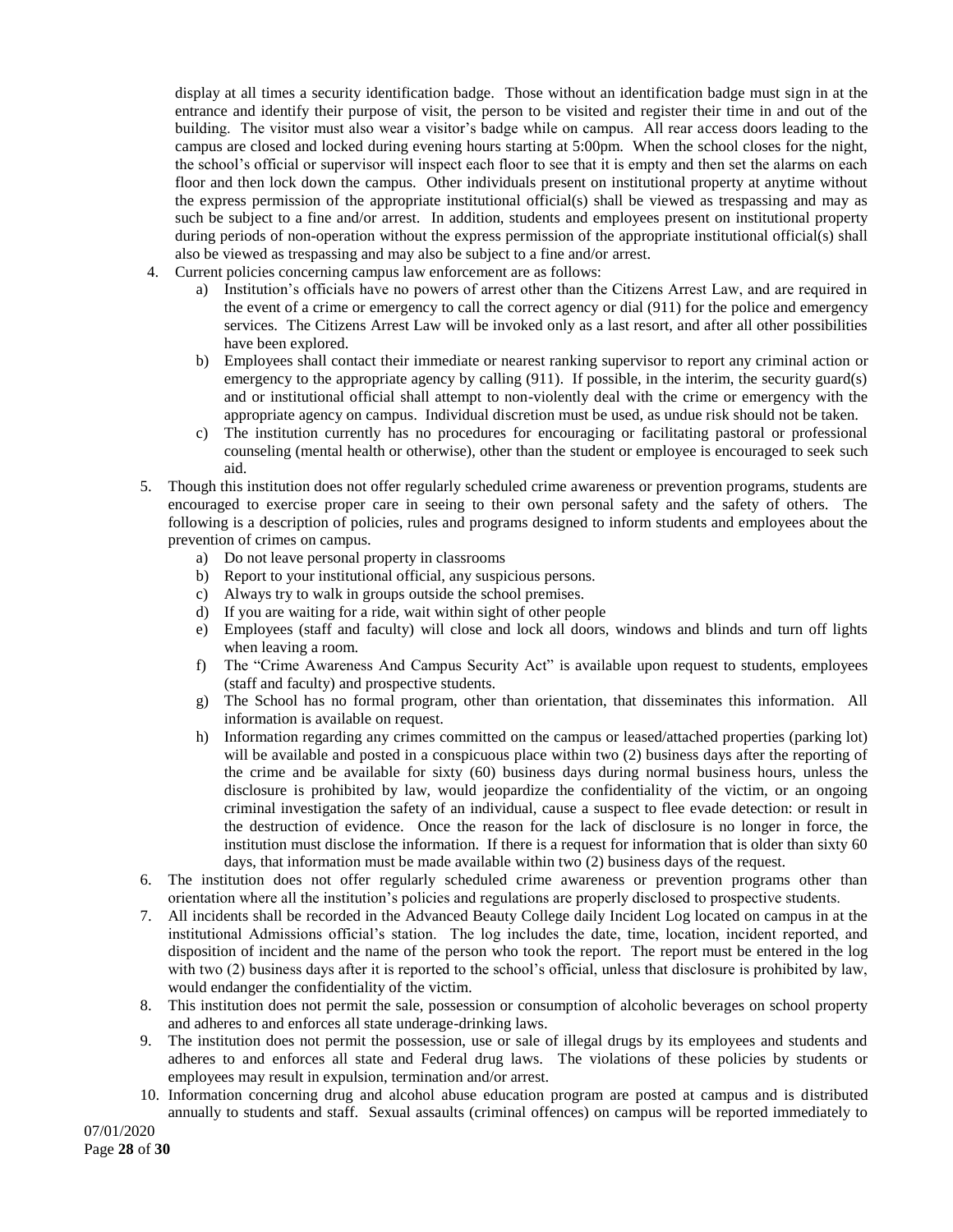the institution's official, who will report it to (911) emergency and police units. The person who was victimized will be encouraged to seek counseling at a rape crisis center and to maintain all physical evidence until such a time as that person can be properly transported to a hospital or rape crisis center for proper treatment. This institution has zero tolerance of such assault; the violation of this policy by students or employees may result in expulsion, while investigations are being followed, termination and/or arrest. Students can obtain information about registered sex offenders by going to the following website: www.records.txdps.state.tx.us

### **Drug & Alcohol Abuse Prevention Program**

Advanced Beauty College is a drug free workplace.

Students in need of any professional counseling to deal with drug and alcohol abuse or any other forms of abuse will be referred to appropriate professionals.

> **Addiction Hotline Dallas** 4144 N. Central Express way, Suite 600 Dallas, TX 75204, 214-414-9198 **The National Domestic Violence** Hotline 1-800-799-SAFE (7233) or 1-800-787-3224

**Child & Family Guidance Centers** 8915 Harry Hines Blvd. Dallas, TX 75235, 214-351-3490

**Murray Hill Recovery**

909 Lake Carolyn Pkwy # 310 Irving, TX(214) 496-0800

#### **Drug Prevention Resources, Inc.** 1200 Walnut Hill Lane #1500

Irving, TX, 75038, 972-518-1821 **National Sexual Assault Hotline** 1-800-656-HOPE (4673)

**AAlcohaaaal 24 Hour Abuse** 210 South Main Street Irving, TX(972) 253-8222

# **Campus Safety – Emergency notification & Crime reporting**

### EMERGENCY NOTIFICATION:

Students and employees should refer to the Admission officer or agency when reporting or seeking help on a criminal incident. Please note that any emergency that requires immediate attention should not be waited upon on to report to the school's officer but rather contact the appropriate agency by calling (911).

# CRIME REPORTING:

In the event there is a crime that the school cannot mediate, an employee will call the local authorities to file a crime report. Incidents that the institution must report as hate crimes are: simple assault, larceny-theft (except motor vehicle theft), intimidation and vandalism of property. Hate crimes are crimes that manifest evidence that the victim was intentionally selected because of the perpetrator's bias.

For crimes occurring on campus that require discretion, please inform Student Services immediately. The institution does its best to protect the safety of our students and is willing to work with students in the event of conflicts amongst other students.

### **Information for Crime Victims**

The institution will, upon written request, disclose to the alleged victim of any crime of violence, or a non-forcible sex offense, the results of any disciplinary proceedings. For any crime that involves students as both parties, perpetrator and victim, the school will review the crime on a case-by-case basis and may choose to permanently expel one or both parties according to the school's discretion.